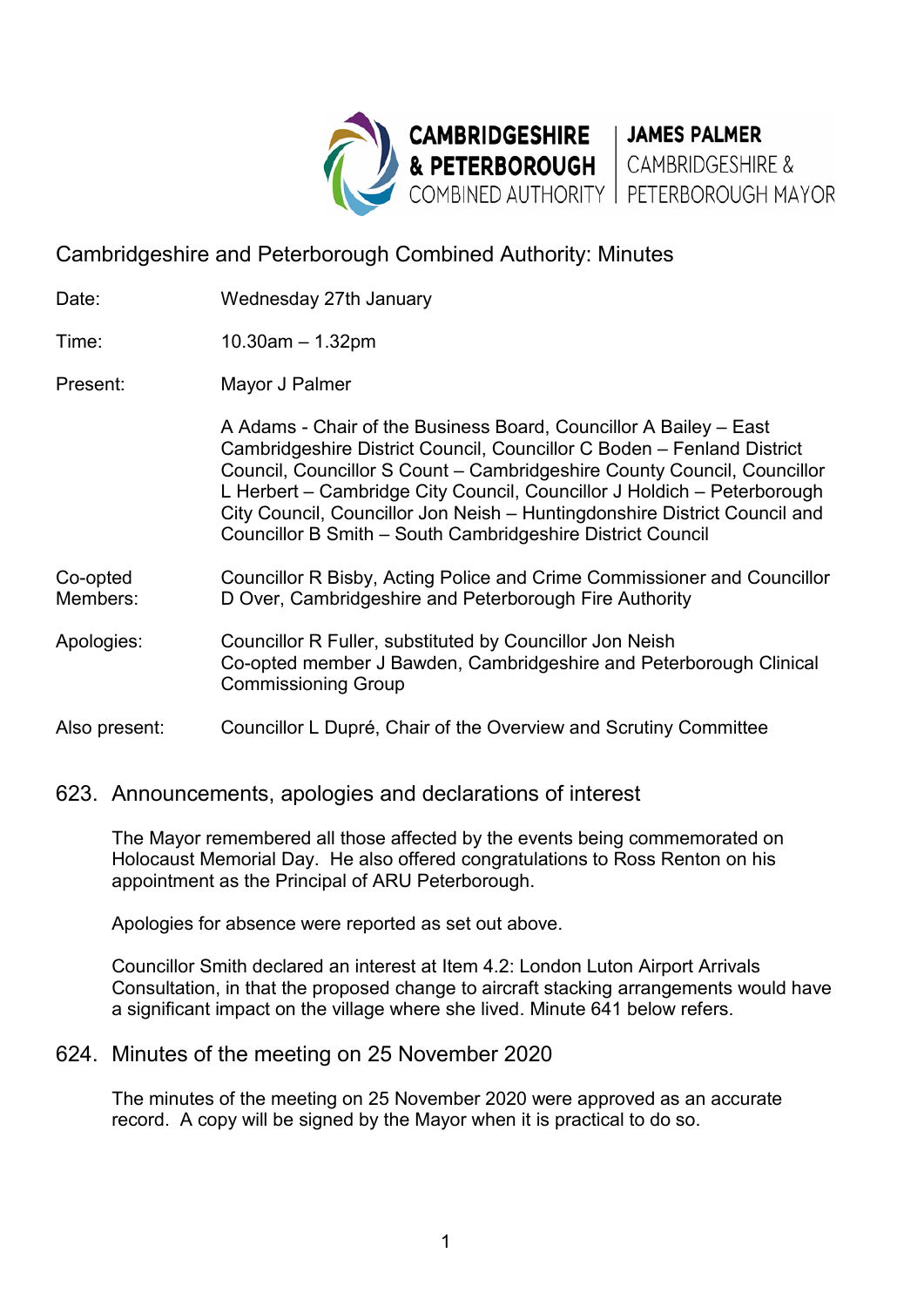#### 625. Petitions

No petitions were received.

626. Public questions

No public questions were received. A number of questions had been received from the Overview and Scrutiny Committee and these were heard under the relevant items

#### 627. Forward Plan

On being proposed by the Mayor, seconded by Councillor Neish, it was resolved to:

Approve the Forward Plan dated 14 January 2021.

### 628. Change in Membership - Transport and Infrastructure Committee

The report advised the Board of changes to the membership of the Transport and Infrastructure Committee which had been notified to the Monitoring Officer by Cambridgeshire County Council. The Constitution permitted the Monitoring Officer to accept such changes to ensure a full complement of members at committee meetings, but required that they were reported to the Board for ratification.

On being proposed by the Mayor, seconded by Councillor Holdich, it was resolved unanimously to:

Ratify the appointment of Councillor Mark Howell as the representative of Cambridgeshire County Council on the Transport and Infrastructure Committee in place of Councillor Ian Bates, and the appointment of Councillor Ian Bates as substitute member in the place of Councillor Roger Hickford.

## 629. Appointment of Combined Authority Returning Officer

John Hill, Chief Executive, left the meeting for the duration of this item.

The Mayor invited Councillor Dupré, Chair of the Overview and Scrutiny Committee, to share the Committee's questions on this item. A copy of the questions and responses are attached at Appendix 1.

The Board was invited to appoint John Hill as the Combined Area Returning Officer (CARO) for the Mayoral election to be held on 6 May 2021. The Combined Authority was required by Regulation to appoint a CARO from within the Authority's own officers or those of its constituent councils. Mr Hill had been the CARO for the 2017 Mayoral election and would be the Police Area Returning Officer (PARO) for the 2021 election of the Police and Crime Commissioner. The cost was expected to be met from within the budgetary provision for the election, but if this position changed it would be reported to the Board.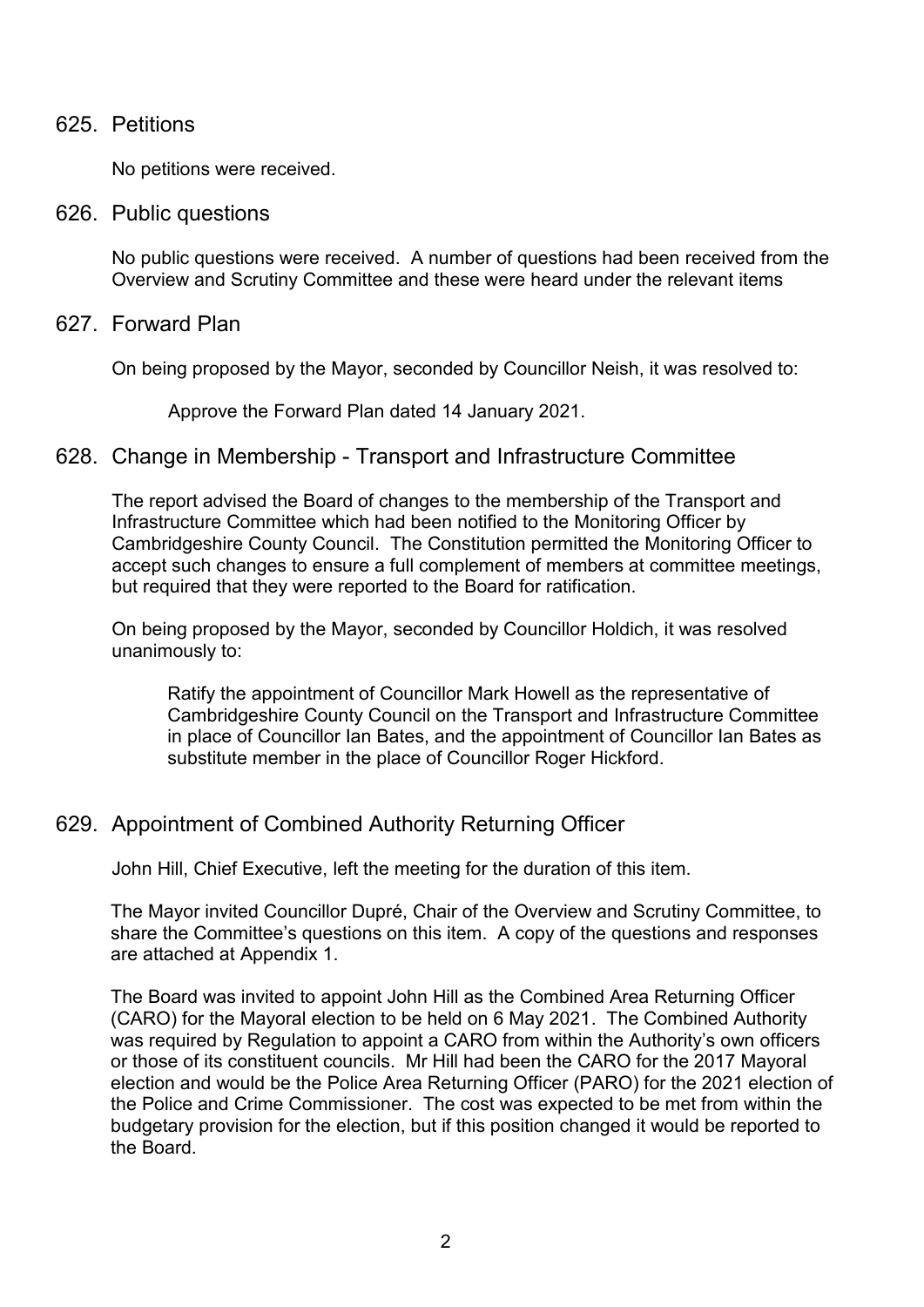Councillor Herbert noted some apparent confusion around the timing of the 2021 election given that the Secretary of State had previously indicated that elections might be postponed until July. If this should be the case he was concerned that there was quite a gap in the meetings schedule around May which could impact on the Combined Authority's work. He was also concerned about whether the budget was accurate. The Mayor stated that the latest information from Government was that elections would go ahead in May as planned, but if this position changed the Combined Authority would react as necessary.

The Monitoring Officer stated that it was vital to appoint a Returning Officer now to allow preparations to be made in expectation of a May election. Should the situation change he would revert to the Board on this.

On being proposed by the Mayor, seconded by Councillor Holdich it was resolved unanimously to:

Appoint John Hill, Chief Executive, as the Combined Area Returning Officer for the purposes of Article 6 of the Combined Authorities (Mayoral Elections) Order 2017 for the Mayoral election to be held on 6 May 2021.

#### 630. Performance Report

The Mayor invited Councillor Dupré, Chair of the Overview and Scrutiny Committee, to share the Committee's question on this item. A copy of the question and response are attached at Appendix 1.

The Performance Report set out details of delivery against key metrics. The Board was advised that ratings for the Combined Authority's key projects based on outturn data to the end of December 2020 and the housing metric had been updated with recent 2019/2020 data.

Councillor Herbert commented that that the Board had repeatedly been advised that a resolution to the delayed £45m for the Affordable Housing Programme (AHP) was imminent and asked when this would be resolved. The Mayor stated that he remained confident that a solution would be found with Government. In the meantime, the Combined Authority had continued to bring forward affordable housing projects, including through the £100k Homes programme and the Revolving Fund which were delivering affordable housing at no cost to the taxpayer. Councillor Herbert commented that the delivery of the £70m AHP in Cambridge City would be delivered by March 2022, the same timeframe as the Combined Authority's AHP, and he invited the Mayor and the Lead Member for Housing to visit when it was safe to do so to see the progress which had been made.

Mr Adams asked whether there was anything which the Board as a whole or individual Board members could do to help. The Mayor stated that all of the Board members who had been party to the original discussions with Government about the AHP were clear that they had signed up to a five year delivery deal. The Authority was in a strong position to meet or even exceed the target contained in the Devolution Deal and remained committed to delivering that commitment.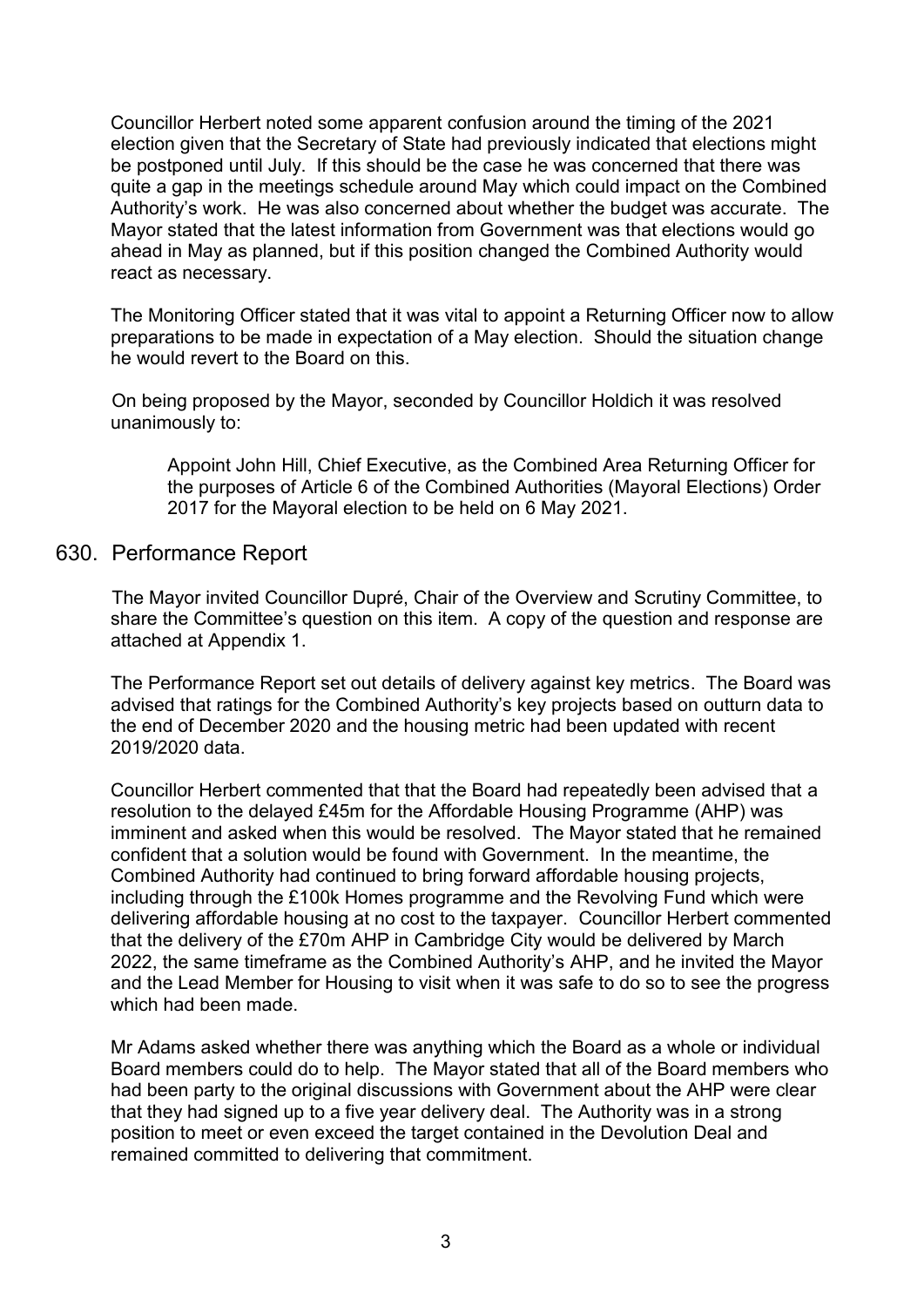Councillor Smith commented that following meetings with senior officials at the Ministry of Housing, Communities and Local Government (MHCLG), her impression was that the discussions around the end date for delivery would be resolved imminently. She judged that the question was more around value for money and the per unit subsidy level. The Mayor stated that the £40m revolving fund would continue to deliver in perpetuity and the subsidy sum would continue to decrease over time.

Councillor Holdich commented that it had been clear from discussions at the outset that civil servants did not like the deal, but it had been approved by Ministers and there had been no mention at that time of a £25k subsidy cap. Delivery had initially been delayed for 9-12 months while the necessary legislation was put in place and a number of opportunities had been lost as a result of this delay, including around 157 houses in Peterborough. In his view the Combined Authority had done a good job in delivering affordable housing in difficult circumstances, and a subsidy of around £35k represented good value for money.

Councillor Bailey commented that Ministers needed to decide whether they wanted to continue funding affordable housing in Cambridgeshire and Peterborough or not. The only thing stopping delivery was the perverse decision by Government to stop the flow of money. It was unreasonable to suggest that the Combined Authority should have been delivering affordable housing before it was formally established and the Board was united in its belief that the end date for delivery was March 2022. In her judgement, a subsidy of £34-35k per unit in some of the most expensive areas for property in the country represented unarguable value for money and at present sixteen schemes were on hold pending the release of funding. Local residents wanted these houses, and if Minsters wanted the Combined Authority to deliver them they needed to release the funding to enable it to do so.

It was resolved to note the Performance Report.

## 631. Combined Authority Monitoring an Evaluation Framework 2021

The Devolution Deal that created the Combined Authority included a requirement that the Authority maintained a monitoring and evaluation framework. This was to ensure that the projects in which the Authority invested had the right outputs to achieve the desired outcomes. The version before the Board had been shared in draft with Government in November 2021 and was described overall as excellent, although going forward it would need more detailed evaluation on projects now in construction.

On being proposed by the Mayor, seconded by Councillor Holdich, it was resolved unanimously to:

Adopt the monitoring and evaluation framework for 2021.

#### 632. Combined Authority Business Plan and Annual Report 2021-22

The Mayor invited Councillor Dupré, Chair of the Overview and Scrutiny Committee, to share the Committee's question on this item. A copy of the question and response are attached at Appendix 1.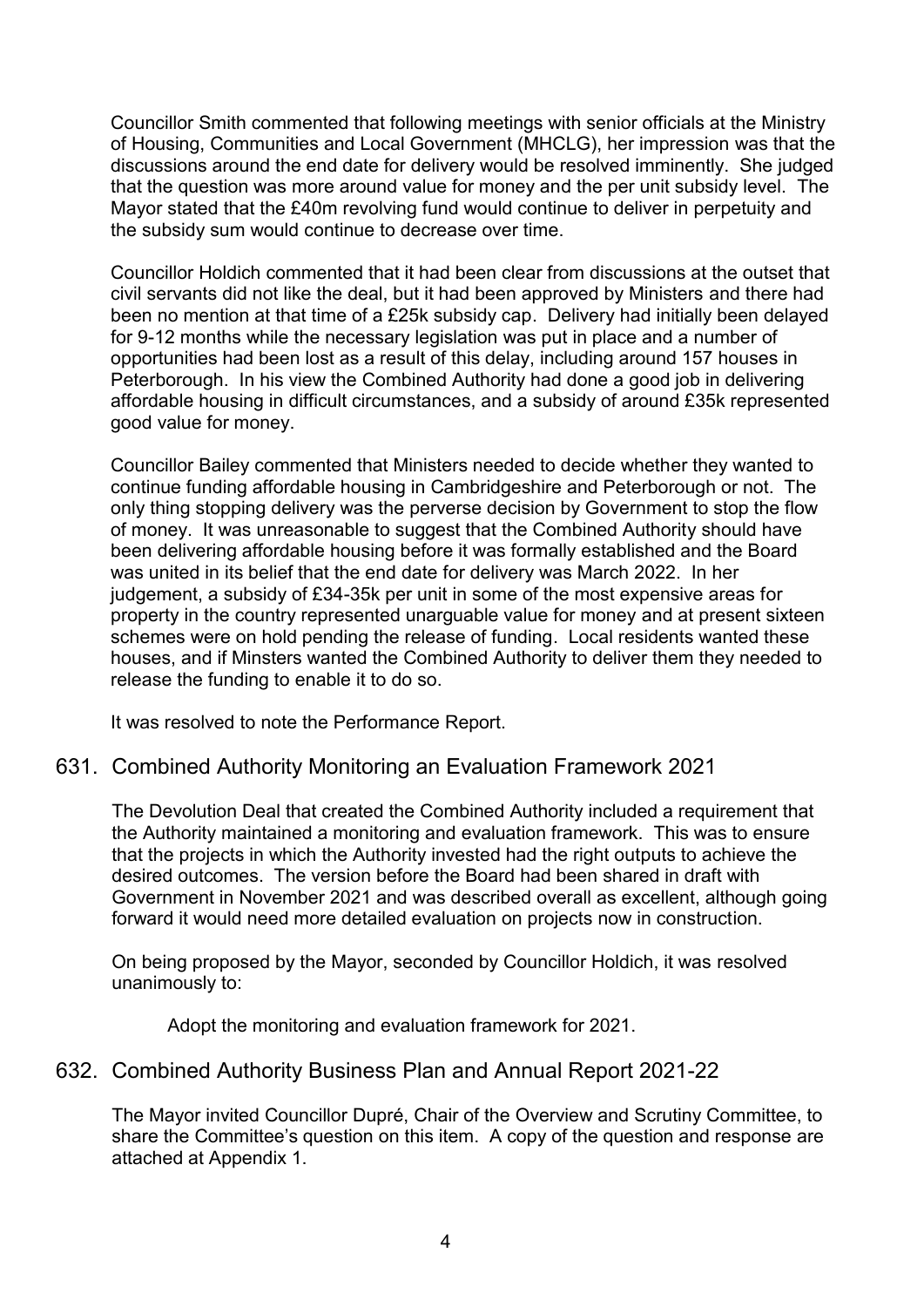The Board was invited to review the Combined Authority's third business plan, which this time included a section on how delivery of key projects compared to the position in the last business plan. The document had been renamed the Business Plan and Annual Report to better reflect its focus and it was proposed to bring a refresh to the Board in September 2021. If approved, the final version would be published in February and would include copies of the budget and medium term financial plan which were being considered elsewhere on the agenda.

Councillor Smith asked what plans were in place to cement the Combined Authority's implementation of doubling nature into actions and whether the Fens biosphere project would be re-visited. She further asked whether the Independent Commission on Climate Change had the capacity to advise on doubling nature. The Mayor stated that he had been in negotiation with those looking to double nature across Cambridgeshire and Peterborough and had encouraged them to engage with the Independent Commission on Climate Change. He had also been in discussion with local farmers to look ways to include them in the doubling nature initiative as agriculture was the major industry in Cambridgeshire and Peterborough and played a vital role in both the local and national economies. He did not wish to pre-empt the Commission's work, but he did want to see practical and achievable recommendations coming to the Board.

Councillor Smith commented that the report stated that the first eight £100k Homes had been completed and allocated, but that there was no information on how many £100k Homes the Combined Authority aspired to build. She further commented that the biggest carbon burden related to transport and she felt there was an urgent need to start signalling what mitigations were being put in place in relation to the road schemes mentioned in the report. If claims were being made that projects were reducing carbon emissions she felt that these should be quantified. The Mayor stated that £100k Homes were a bespoke product and that there were between 40-50 in the pipeline across the county. However, demand for the first eight £100k Homes in Peterborough had been huge and gave an indication of the extent of the need which existed. In relation to the carbon burden of road transport, the Mayor noted that improving the flow of traffic and reducing congestion also reduced the emissions associated with queuing traffic. Work on the A47 also included plans to increase the flood defences as part of the project which would open up wetland opportunities.

On being proposed by the Mayor, seconded by Councillor Holdich it was resolved unanimously to:

- a) Review the draft 2021/22 Combined Authority Annual Report & Business Plan attached at Appendix 1 and consider any appropriate amendments;
- b) Delegate authority to the Chief Executives to finalise the Annual Report and Business Plan for publication in the light of the views of the Combined Authority Board.

#### 633. Relationship between Risk and Change Control

The Board was invited to adopt the Relationship between Risk and Change Control document recommended by the Audit and Governance Committee. The document was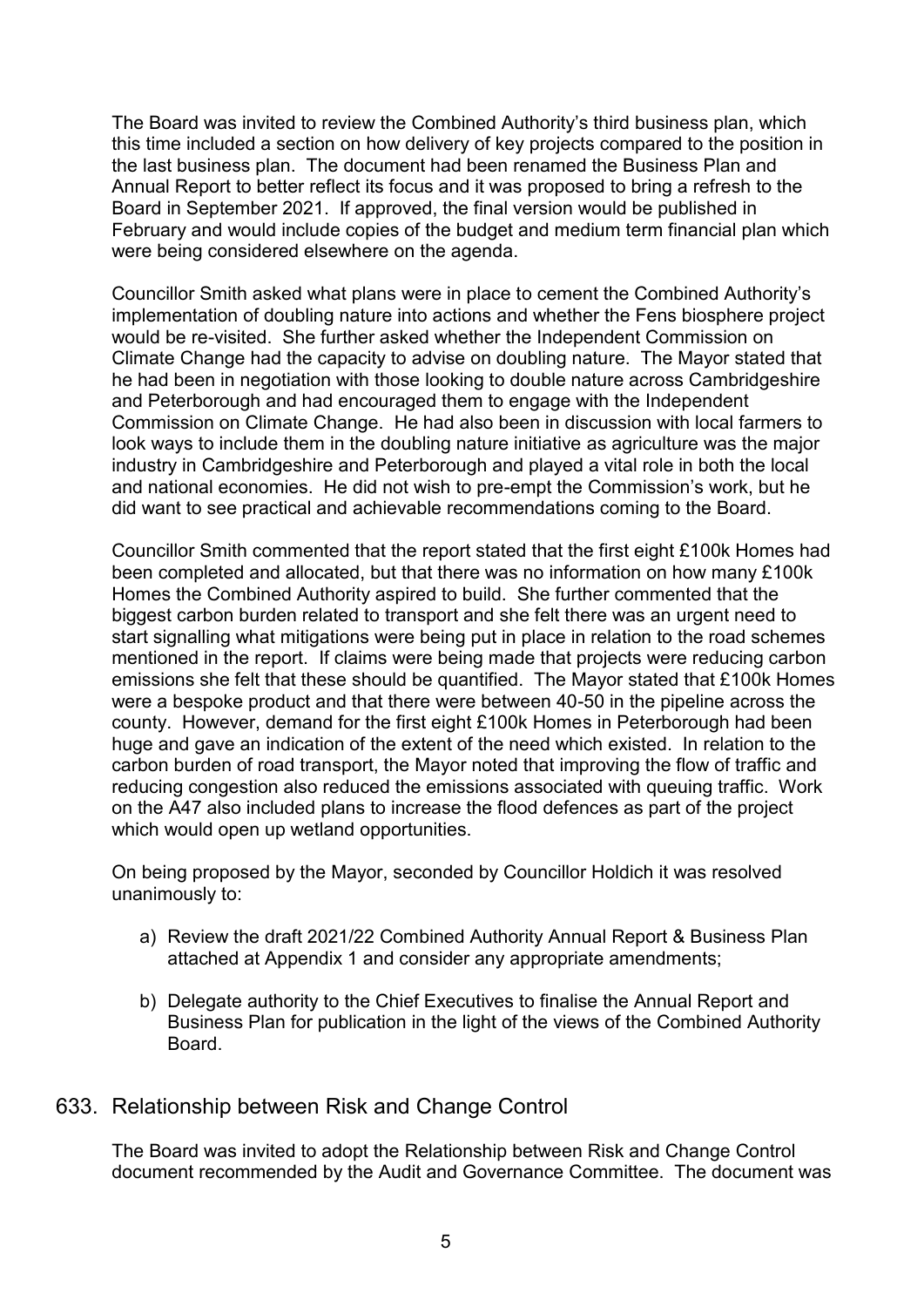designed to refine the Combined Authority's evolving approach to risk management and change control and confirmed the Authority's new risk appetite for projects.

On being proposed by the Mayor, seconded by Councillor Bailey, it was resolved unanimously to:

 Approve the adoption of the Relationship between Risk and Change Control document as recommended by the Audit and Governance Committee.

The vote in favour included at least two-thirds of all Members (or their Substitute Members) present and voting.

#### Part 2 - Finance

### 634. Budget Monitor Update Report January 2021

The Mayor invited Councillor Dupré, Chair of the Overview and Scrutiny Committee, to share the Committee's questions on this item. A copy of the questions and responses are attached at Appendix 1.

The report provided an update on the 2020/21 budget position and capital programme as at 30 November 2020. The forecast revenue outturn showed a favourable variance of around £4.6m which was mainly due to a combination of the previously reported reduction in the forecast spend on the Health and Care Sector Work Academy (£2.2m) and Adult Education Budget (AEB) Devolution Programme (£0.9m) together with an updated forecast spend on the Bus Review Implementation which was now predicting a £1.2m underspend. The underspends on both the Health and Care Sector Work Academy and the Bus Review Implementation project were due to delivery being slipped to 2021-22 which meant that there were no expected savings from these projects if carry-forwards were approved at the end of the financial year. The Board was also asked to note that additional grant funding of around £136k had been received to support business following the exit from the European Union.

The forecast capital outturn showed a forecast underspend of £25.8m. Officers would be reviewing all forecast underspends to determine at year end how much of this sum represented genuine savings and how much was slippage. A report would be brought to the Board in March seeking approval of carry forwards where appropriate.

The Board was invited to approve the movement of £900k from the subject to approval to the approved budget for the Digital Connectivity Infrastructure Programme. This had previously been reported to the Board in September 2020, but due to an administrative error the Board had been invited to approve the movement of £1,040k rather than the £1,940k required. The £900k now being sought represented the balance.

The Board was also invited to approve an in-year update to the Treasury Management Strategy to reflect advice received from the Combined Authority's Treasury Management Advisors. This would remove the total cap on investment, but retain the £25m cap per individual investment.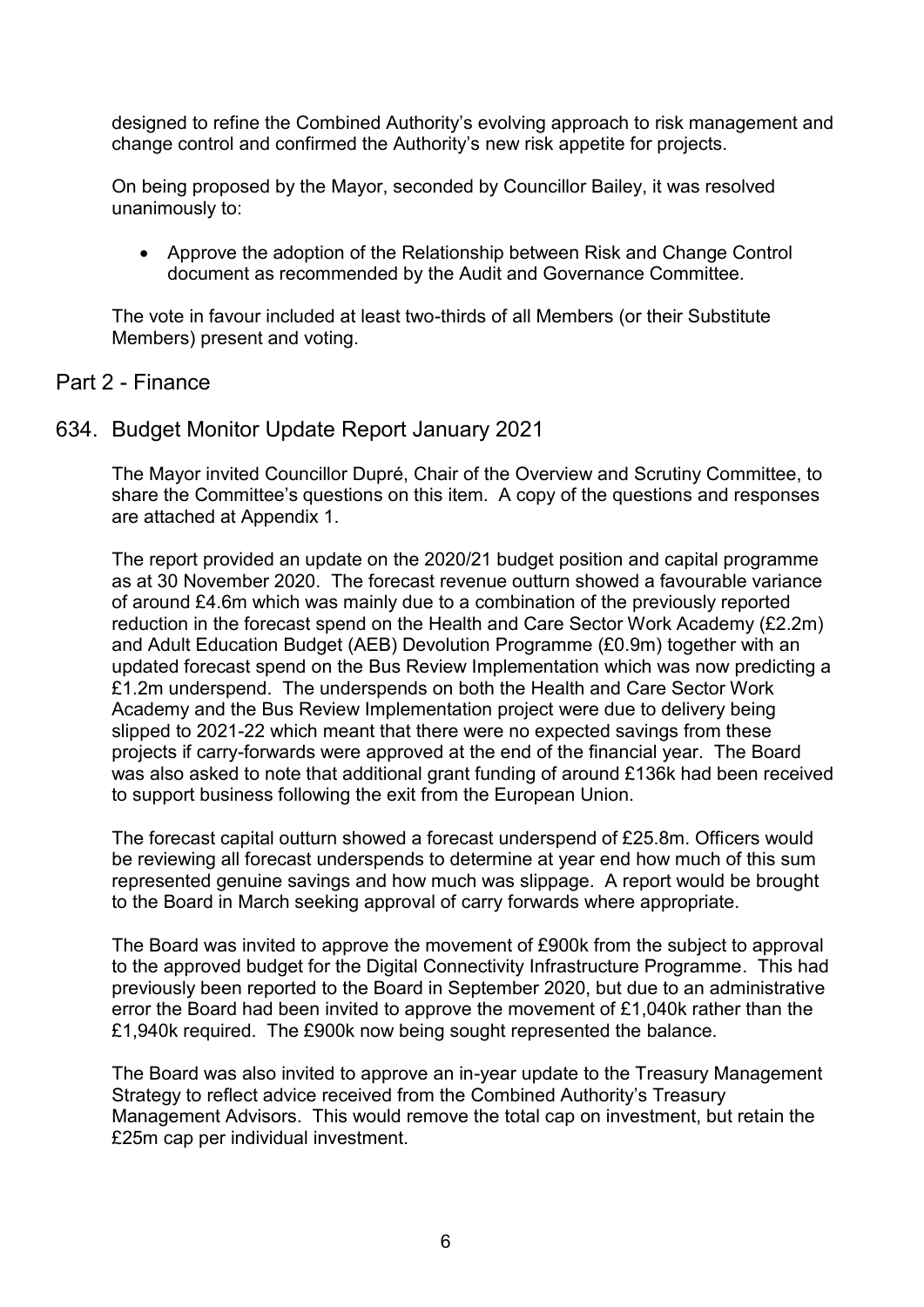Councillor Herbert noted that the CAM update report had been withdrawn from the meeting agenda, but that a lot seemed to be happening with the project including the appointment of Mott McDonald as a design contractor and high expenditure on Deloitte. He asked for more information about the basis of the £1.4m expenditure on the CAM outline business case (OBC) including an update on the value for money of this expenditure and the work done by Deloitte for £1.6m. The Mayor stated that that this information was all in the public domain and a further report on the CAM containing more information would be brought to the Board in March 2021. The aim with the CAM project was to deliver something exceptional and beyond the scope of the projects usually undertaken by local authorities. In order to do this the best advice was needed and this was the role of Deloitte. The OBC would be developed over the next twelve months. There was undoubtedly a cost involved in delivering the best system, but there would also be a cost to not delivering a transformational project. Housing need was acute, but the existing transport network did not allow this to be met across the county. The Chief Finance Officer stated that that the £1.4m budget line for the CAM was the original budget approved by the Board and related mainly to work on the essential tunnel system. A further budget line related to the writing of strategies and work streams on CAM development. These had been brought before the Board in August and September 2020. Ms Sawyer, Chief Executive, acknowledged that the reports to the Board in August and September 2020 had asked for a lot of money to support a different approach to the CAM project and that the Board had not yet seen any outputs against this. She acknowledged the request for more visibility around how use of this funding was progressing in public reports and would see this was taken on board moving forward. The Mayor stated that if the Overview and Scrutiny Committee wanted to take the issue of CAM finance to the Committee he would be happy for this to be discussed.

On being proposed by the Mayor, seconded by Councillor Holdich, it was resolved by a majority to:

- a) Note the financial position of the Combined Authority for the year to date.
- b) Approve the movement of £900k from Subject to Approval to Approved budget for the Digital Connectivity Infrastructure Programme.
- c) Note the Chief Finance Officer's acceptance of additional funding to support business through the EU exit grant and associated expenditure.
- d) Approve the amendment to the limit on investment balances held with Money Market Funds in the current Treasury Management Strategy.

#### 635. Mayor's Budget 2021-22

The Board was invited to approve the draft Mayor's budget for 2021/22.

Councillor Herbert asked where the Communications Team sat in relation to the Mayor's budget. Officers stated that the Communications Team was included within the Combined Authority budget and that it had five members of staff and reported to John Hill, Chief Executive. Councillor Herbert commented that he was keen that the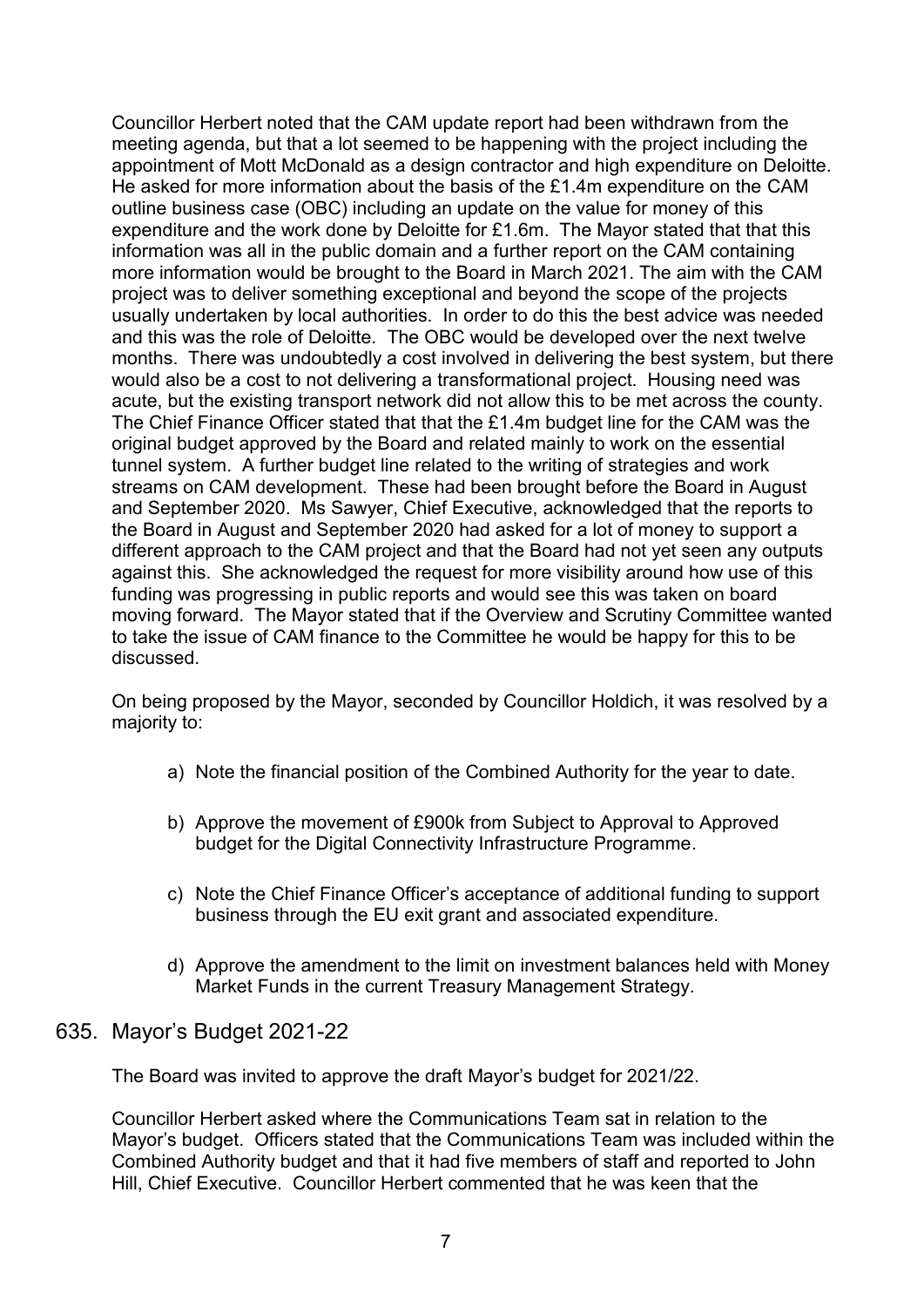Combined Authority should publish its Purdah rules, including around communications. Mr Hill confirmed that this would be done.

Cllr Bailey commented that she judged the Mayor's budget represented good value for money in comparison with other Combined Authorities, noting that it was not proposed to levy a precept as was the case in some other Combined Authorities and that the Mayor did not claim all of the allowance to which he was entitled.

On being proposed by Councillor Bailey, seconded by Councillor Neish, it was resolved by a majority to:

Approve the Mayor's draft budget for 2021-22.

In accordance with the Constitution this was a recorded vote:

|                                 | For | Against | Abstain |
|---------------------------------|-----|---------|---------|
| Austen Adams                    | X   |         |         |
| <b>Councillor Anna Bailey</b>   | X   |         |         |
| <b>Councillor Chris Boden</b>   | X   |         |         |
| <b>Councillor Steve Count</b>   | X   |         |         |
| <b>Councillor Lewis Herbert</b> |     |         |         |
| <b>Councillor John Holdich</b>  | X   |         |         |
| <b>Councillor John Neish</b>    | X   |         |         |
| <b>Councillor Bridget Smith</b> | x   |         |         |
| <b>Mayor James Palmer</b>       |     |         |         |

The vote in favour contained at least two-thirds of all Members (or their Substitute Members) appointed by the Constituent Councils to include the Members appointed by Cambridgeshire County Council and Peterborough City Council, or their Substitute Members.

### 636. 2021-22 Budget and Medium-Term Financial Plan 2021-25

The Mayor invited Councillor Dupré, Chair of the Overview and Scrutiny Committee, to share the Committee's questions on this item. A copy of the questions and responses are attached at Appendix 1.

The Chief Finance Officer stated that officers had carried out the budget setting process for 2021/22 in accordance with the timetable agreed by the Board. Budget preparation had taken account of the level of reserves brought forward from previous financial years and of expected annual funding streams from 2021/22 onwards to ensure that spending plans continued to be affordable. In accordance with Section 25 of the Local Government Act 2003, the budget had been based on robust estimates and the level of reserves, including the £1m contingency reserve, were expected to remain at a prudent level over the lifetime of the Medium-Term Financial Plan (MTFP). Feedback from the consultation on the draft budget had been discussed at a recent Leaders' Strategy meeting and none of the suggestions received were considered of sufficient significance to require any amendment to the draft budget or the MTFP. There was no proposal to levy a precept in the 2021/22 financial year.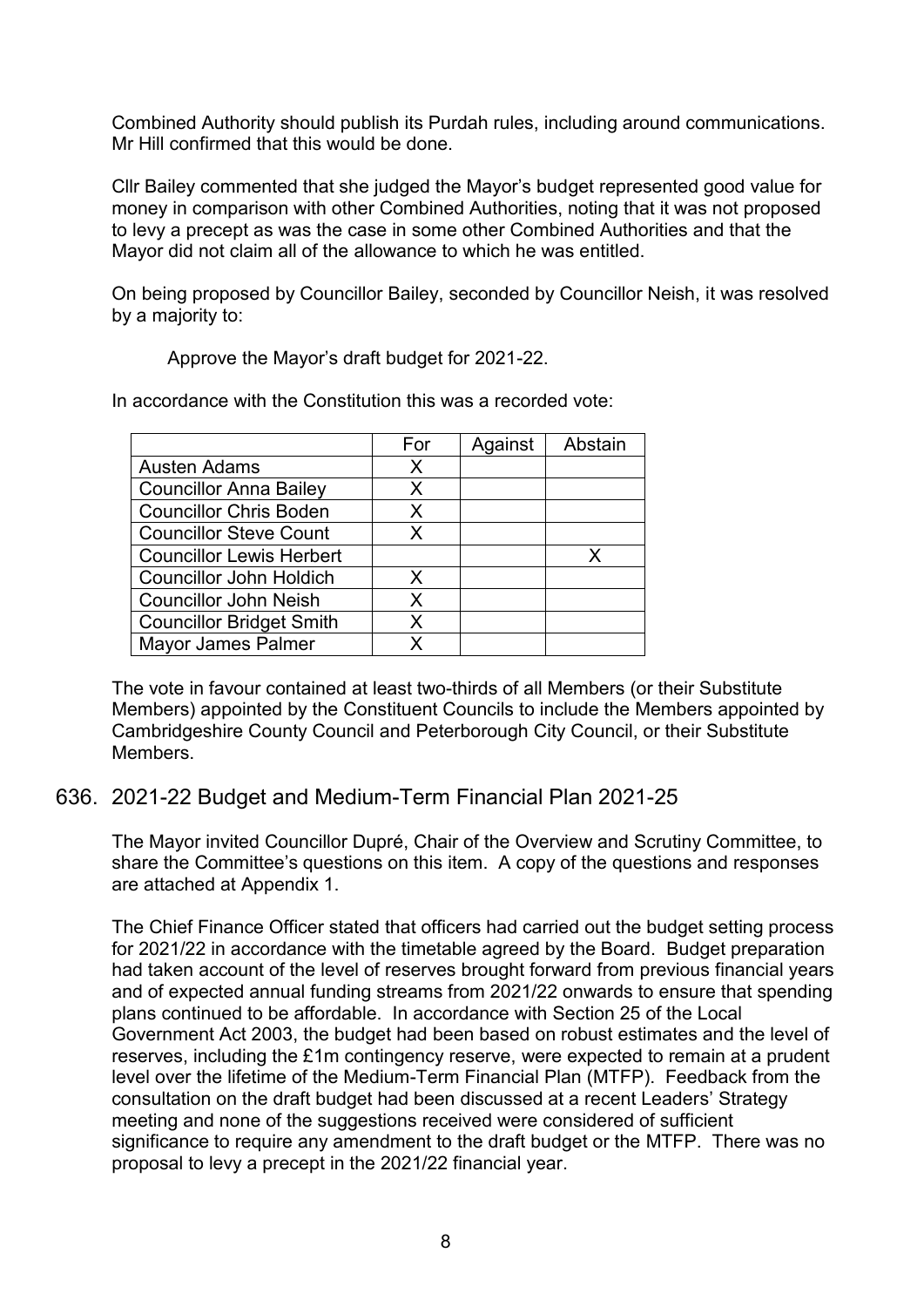Councillor Herbert commented that during discussions with Government in 2017/18, including with the then Secretary of State, there had been a commitment that there would be a Devolution 2. The capital programme set out in the report effectively represented a dwindling asset over the next four years and he asked at what point there would be discussions with Government about the additionality which the Combined Authority could add going forward. Councillor Herbert judged that there would be value in having a clear process to evidence to Government that Cambridgeshire and Peterborough represented a sound investment in addition to pursuing individual funding opportunities. Unemployment was rising significantly due to Covid and he judged there was a need to make the case for supporting bounce-back as well as long term growth. The Mayor stated that discussions had been taking place with Government to attract additional funding into the area for projects including the Cambridge Northern East Fringe, Peterborough ARU, A10 junction upgrades and Cambridge South Station. So, whilst it was a diminishing fund, other new funding was still being brought into the area via the Combined Authority. The Combined Authority prospectus set out the Authority's ambitions for Cambridgeshire and Peterborough and he would continue to lobby Government for what was needed.

On being proposed by the Mayor, seconded by Councillor Bailey, it was resolved by a majority to:

- a) Approve the revenue budget for 2021/22 and the Medium-Term Financial Plan 2021/22 to 2024/25.
- b) Approve the capital programme 2021/22 to 2024/25.

In accordance with the Constitution this was a recorded vote:

|                                 | For | Against | Abstain |
|---------------------------------|-----|---------|---------|
| <b>Austen Adams</b>             | X   |         |         |
| <b>Councillor Anna Bailey</b>   | X   |         |         |
| <b>Councillor Chris Boden</b>   | X.  |         |         |
| <b>Councillor Steve Count</b>   | x   |         |         |
| <b>Councillor Lewis Herbert</b> |     |         |         |
| <b>Councillor John Holdich</b>  | x   |         |         |
| <b>Councillor John Neish</b>    |     |         |         |
| <b>Councillor Bridget Smith</b> |     |         |         |
| <b>Mayor James Palmer</b>       |     |         |         |

The vote in favour contained at least two-thirds of all Members (or their Substitute Members) appointed by the Constituent Councils to include the Members appointed by Cambridgeshire County Council and Peterborough City Council, or their Substitute Members.

## 637. Transport Levy 2021-22

The Mayor invited Councillor Dupré, Chair of the Overview and Scrutiny Committee, to share the Committee's question on this item. A copy of the question and response are attached at Appendix 1.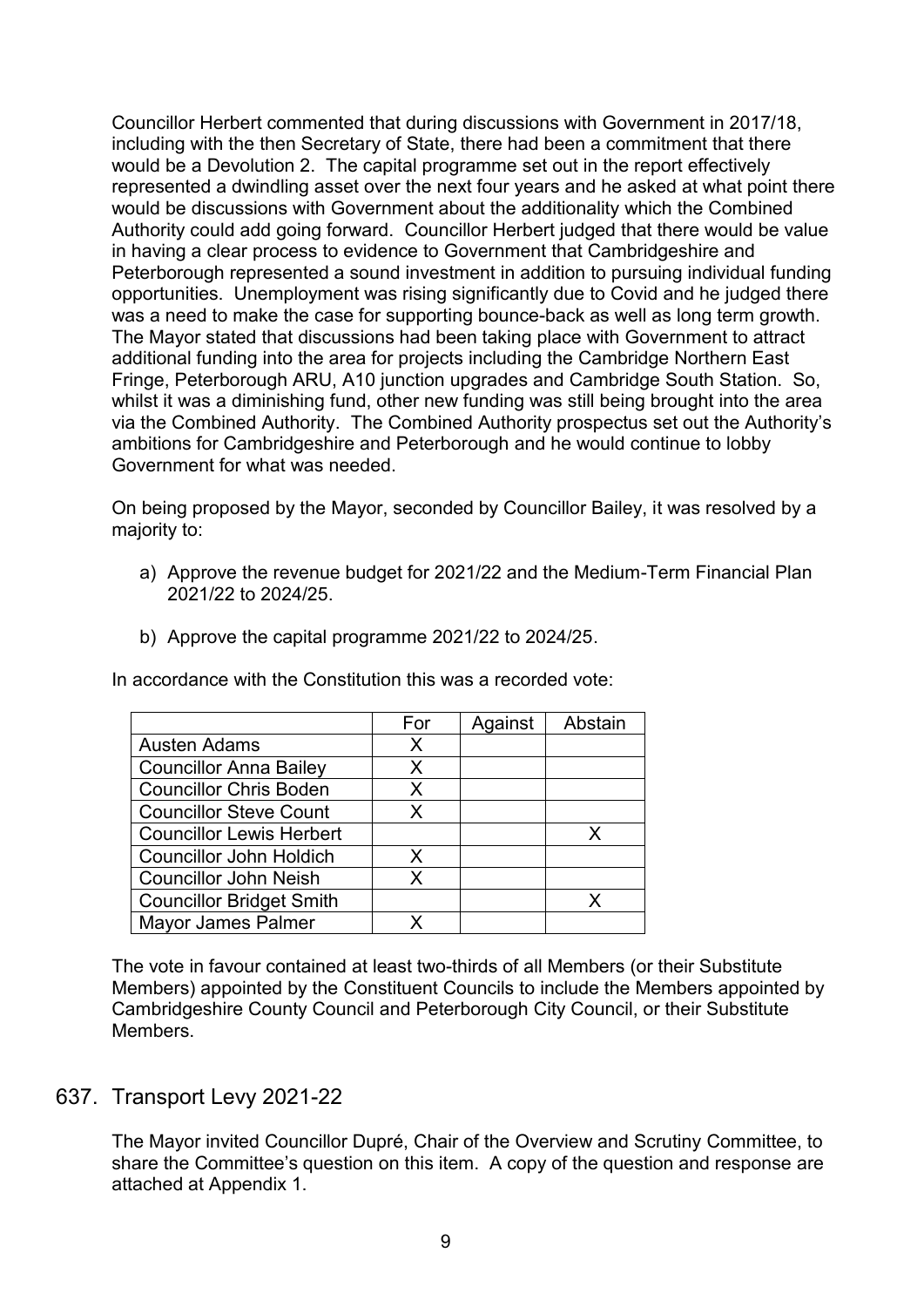The Board was invited to approve the amount of the Transport Levy for 2021/22 and its apportionment between Cambridgeshire County Council and Peterborough City Council in the Combined Authority's capacity as Transport Authority. In previous years, the Combined Authority had also delegated a number of duties to the two Highways Authorities, but from March 2021 these would be discharged by the Combined Authority. The apportionment of the levy had been agreed by the S151 Officers for both Cambridgeshire County Council and Peterborough City Council.

Councillor Bailey drew attention to the cost of concessionary bus fares in comparison to the actual budget sums available. Whilst she did not oppose concessionary fares, she judged that this had a disproportionate effect on rural areas like East Cambridgeshire and Fenland as greater use was made of concessionary fares where more bus services were available. She welcomed the Combined Authority taking a more direct role in future and the opportunity to have more control over routes and to establish a strategic network of bus services. The Mayor acknowledged the work done by the two local Highways Authorities in previous years. Covid had created a difficult time for the bus industry, but it had also allowed an opportunity to re-evaluate the position and to hopefully bring forward a more balanced bus and transport network across Cambridgeshire Peterborough, including the rural network.

Councillor Holdich noted that there were around two and a half million concessionary fare users and commented that it was a pity that it was not possible to charge £1 a trip to provide better services elsewhere.

Councillor Count confirmed that he was content with the apportionment proposed. He acknowledged the opportunity provided by Covid to re-evaluate the position in relation to bus services and noted that the Combined Authority was compiling information on franchising in order for this to be considered more fully in the future. He judged that a strategic core vision would be needed for the services which the Authority aspired to deliver. The Mayor commented that it was imperative that any future delivery model should complement the CAM and not compete with it.

On being proposed by Councillor Count, seconded by Councillor Holdich, it was resolved unanimously to approve the amount and apportionment of the Transport Levy for the 2021-22 financial year as set out below:

Total Levy: £13,039,675

Peterborough City Council: £3,793,659 Cambridgeshire County Council: £9,246,016

The vote in favour included at least two-thirds of all Members (or their Substitute Members) appointed by the Constituent Councils, to include the Members appointed by Cambridgeshire County Council and Peterborough City Council, or their Substitute Members.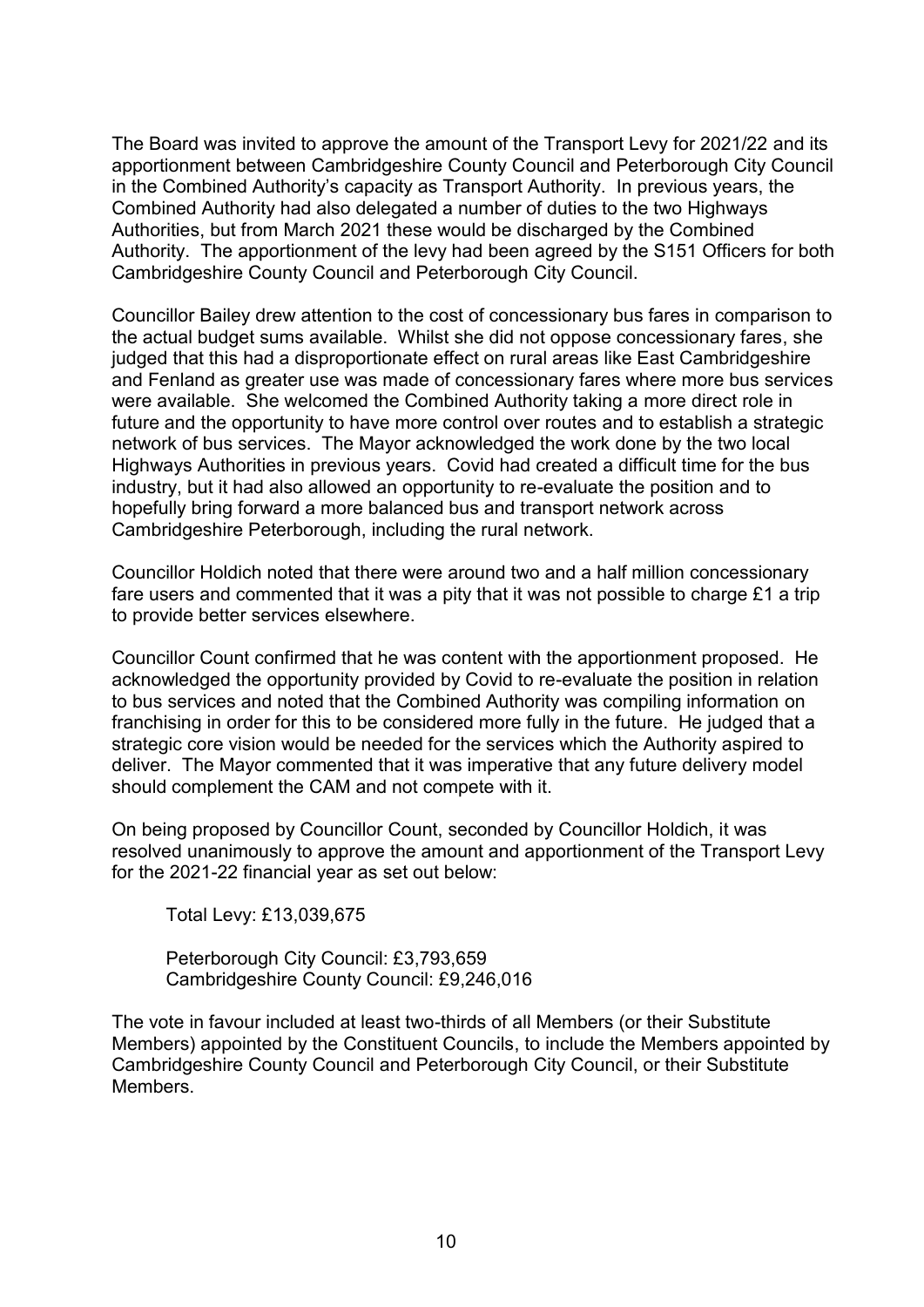## Part 3 – Combined Authority Decisions

### 638. CAM Update January 2021

This report was withdrawn.

## 639. Market Towns Programme Investment Prospectus - Approval of Third Tranche of Project Proposals

The report contained two appendices which were exempt from publication under Paragraph 3 of Part 1 of Schedule 12A of the Local Government Act 1972, as amended, in that it would not be in the public interest for this information to be disclosed - information relating to the financial or business affairs of any particular person, including the authority holding that information. The Mayor asked whether any Member of the Board wished to discuss the exempt appendices. No Member expressed the wish to do so.

The Board was invited to approve the third tranche of project proposals submitted under the Cambridgeshire and Peterborough Combined Authority (CPCA) Market Towns Programme Investment Prospectus. The projects were designed to support the Covid recovery as well as growth. Fifteen projects had been approved so far as part of the first two tranches of applications and had been awarded around £4.8m of grant, attracting around a further £3.8m of match funding. All project applications had been independently assessed and the next tranche of project proposals was due to be brought before the Board in March 2021.

Councillor Neish commented that Huntingdonshire District Council (HDC) warmly welcomed the capital which had been made available through the programme and was pleased that all of its project proposals had been approved by the independent assessor. HDC had also drawn up a reserve list of projects should further funding be available, demonstrating its ambition to support its high streets.

Councillor Count commented that it had been a long time since market towns had been able to attract this type of funding. Lots of innovative ideas had been brought forward and as one of the county councillors representing March he particularly welcomed the proposed project which would transform the town.

Councillor Herbert commented that the challenges faced by both town and city centres were bigger than ever. He hoped that it would be possible to do some collaborative work on how best to rejuvenate local town and city centres going forward and to think about how they will operate. The Mayor endorsed these comments and offered his thanks to the Leaders of all of the constituent councils for their work in support of the market towns programme. He also highlighted the investment which had been made in Cambridge City centre and the cathedral area in Peterborough. He judged that it was right that the Combined Authority continued to invest in its towns and cities and to continue lobbying Government for the funding needed.

Looking ahead to the Covid recovery, Councillor Smith commented that village centres had been vital to rural communities during the pandemic. Going forward, she would like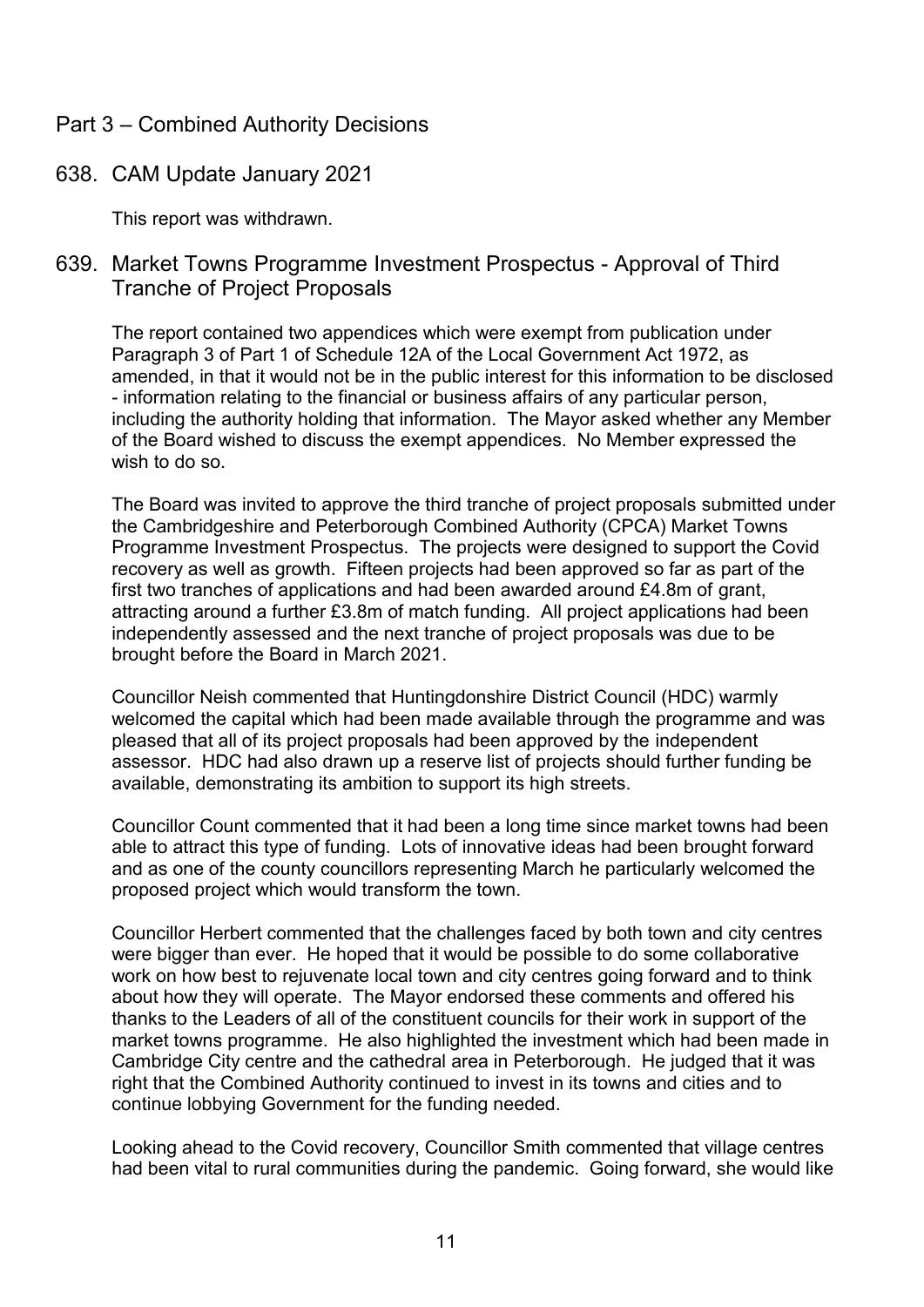to see some collaborative work between the Combined Authority, the Business Board and district councils to see what could be done to regenerate those village centres, including the pub trade which had suffered greatly. The Mayor stated that, to date, the Business Board had invested £55m into businesses across the Combined Authority area, including £17m into businesses in South Cambridgeshire. He agreed that the Combined Authority should continue to do all it could to support the local economy. He also looked to Government to bring forward more schemes like 'eat out to help out' following its success last summer.

On being proposed by the Mayor, seconded by Councillor Neish, it was resolved unanimously to:

Approve project proposals received under Market Towns Programme and in response to town centre Covid-19 recovery received from Fenland, East Cambridgeshire, and Huntingdonshire to the sum of £4,143,079.

#### 640. Business Growth Service - Growth Company Board

The Business Growth Service Growth Company Board had held its first meeting on 4 December 2020. This had identified four issues which required the approval of the Combined Authority Board in accordance with the Growth Co shareholders agreement. The original Shareholder Agreement approved by the Board in July 2019 set out a structure where Angle Holdings Ltd would be the sole shareholder. The revised Shareholder agreement reflected the new structure in which Angle Holdings Ltd would initially be the sole shareholder in the Growth Co, but the Growth Co would then issues further shares which would be purchased by the Combined Authority.

Councillor Herbert commented that there were some really good projects associated with this work, but that he found the report unclear. He asked for more information about the proposed use of the £5.4m of funding and what percentage of this would be the cost of the overheads associated with setting the company up. Councillor Herbert further commented that going forward he judged it would be good to focus on the core objectives and how it could support recovery. The Director of Business and Skills stated that a special purpose vehicle (SPV) had been created to fund the Business Growth Service. The £5.4m was a Local Growth Fund equity investment from the Business Board which effectively converted the capital investment into revenue. The total budget for the Business Growth Service was around £26m and the cost of running the SPV for three years was around £800k. He would confirm the exact figure outside of the meeting. The Mayor stated that the BGS was a vehicle to bring in the finance to invest in the economy of Cambridgeshire and Peterborough and help tackle the impact of Covid.

 On being proposed by the Mayor, seconded by Councillor Boden, it was resolved unanimously to:

- a. Approve the appointment of Barclays Bank as Company Bankers.
- b. Approve amendment of the Accounting Reference Date from 31st August 21 to 31 March 2021.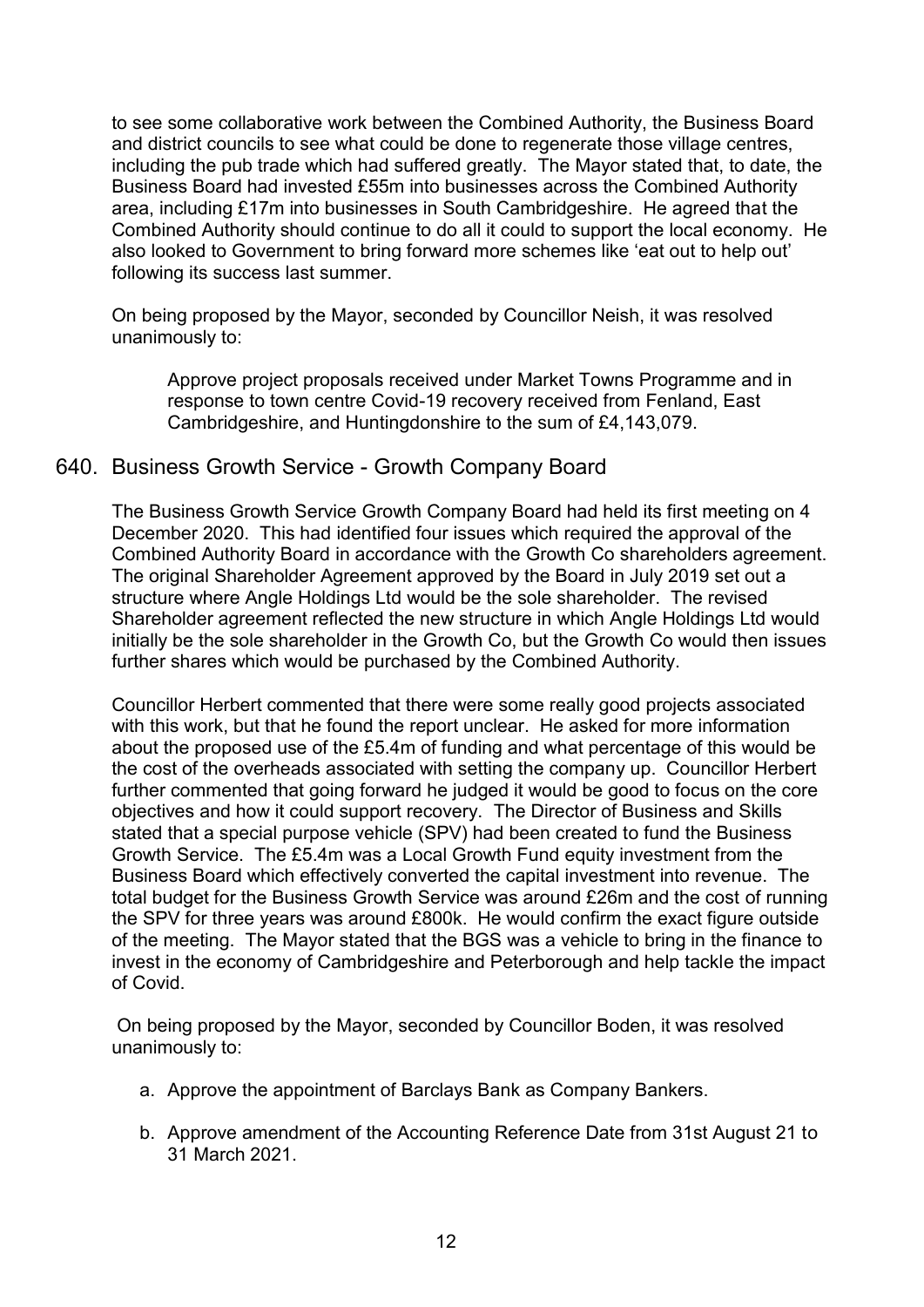- c. Approve amendment of the Company's name at Companies House from Peterborough and Cambridgeshire Business Growth Co Ltd to Cambridgeshire and Peterborough Business Growth Co Ltd.
- d. Approve access for staff employed in Growth Co, to the NEST Pension Scheme with a total contribution of 10%, of which there is a 5 % minimum employer contribution.
- e. To grant the Monitoring Officer delegated authority, in consultation with the Director of Business and Skills to agree a final Shareholder Agreement in substantively the same form as is set out in Appendix 1 and to execute the agreement and any related deeds of adherence and succession or of amendment and restatement necessary to substitute it for the previous Shareholder Agreement approved by the Combined Authority.

#### 641. A16 Norwood Improvements

The Monitoring Officer corrected the voting arrangements contained in the report. Special voting arrangements applied to the recommendations as they related to transport funding. This meant that a vote in favour required the support of at least twothirds of all Members (or their Substitute Members) appointed by the Constituent Councils to include the Members appointed by Cambridgeshire County Council and Peterborough City Council, or their Substitute Members to be carried.

The Norwood site and adjacent site were expected to provide 2945 dwellings and the strategic outline business case contained a package of measures to improve transport in the area. These measures would be further developed at outline business case stage. The proposals had been considered by the Transport and Infrastructure Committee on 6 January 2021 where they were endorsed unanimously. The project had a benefit to cost ration (BCR) of 3.2 which was high. Going forward, further work would be undertaken to refine costs and a public consultation would take place.

Councillor Holdich expressed his thanks to the Mayor and the Combined Authority for the work on this project which would unlock the potential for significant housing development. Work was continuing to resolve the number of affordable homes on the site, but he was confident that this would be achieved. The Mayor expressed the hope to see some £100k Homes included in the development.

Councillor Smith commented that it would be good to see how this scheme linked into an overall sustainable transport strategy for Peterborough and that she would like to see this as the OBC progressed.

On being proposed by the Mayor, seconded by Councillor Holdich, it was resolved unanimously to:

Approve the drawdown of £630,000 from the Medium-Term Financial Plan to produce the Outline Business Case. This includes £320,000 carry forward from the current financial year subject to approval budget.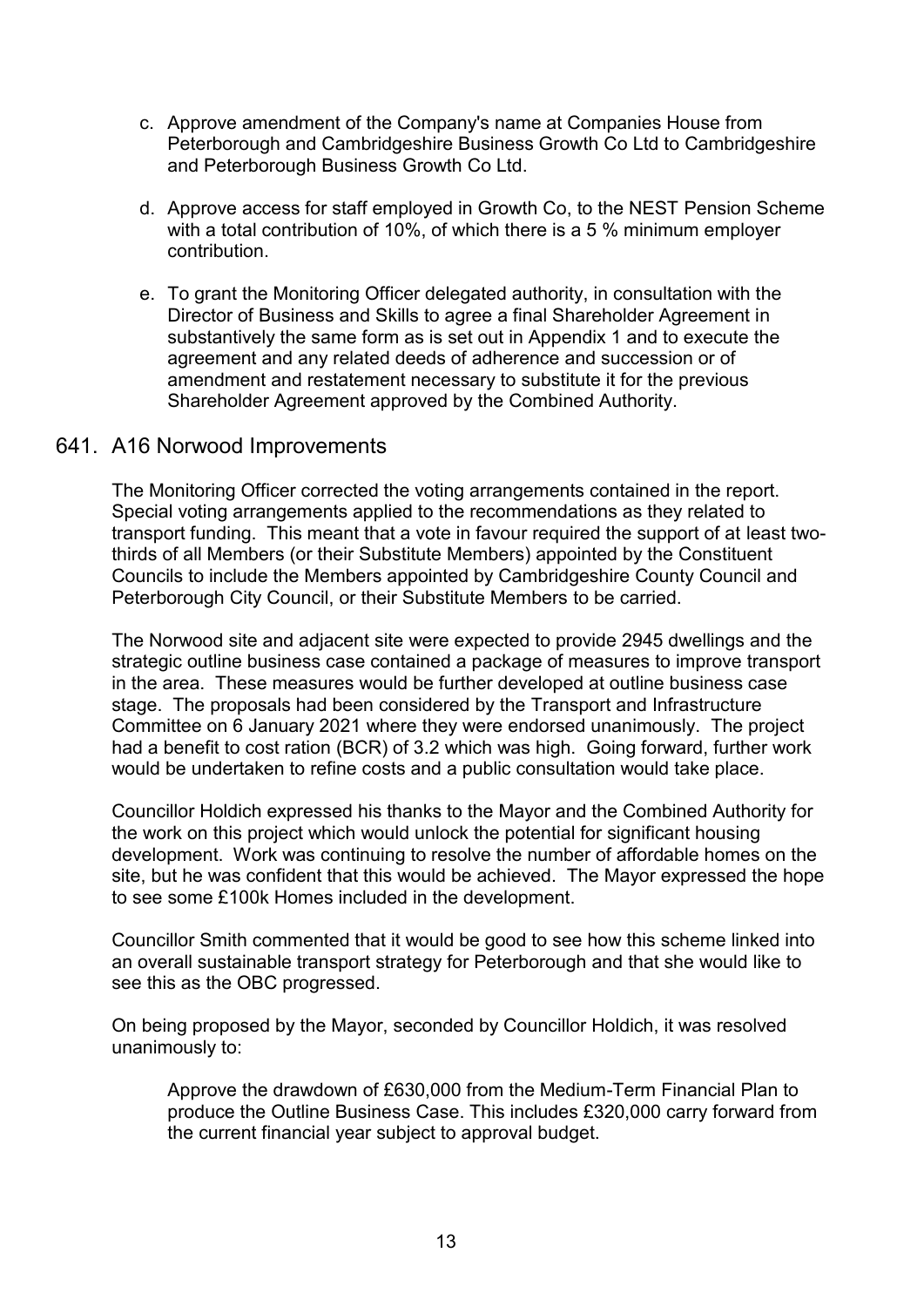The vote in favour included at least two-thirds of all Members (or their Substitute Members) appointed by the Constituent Councils to include the Members appointed by Cambridgeshire County Council and Peterborough City Council, or their Substitute Members.

# 642. London Luton Airport Air Space (Stack) Consultation

Councillor Smith declared an interest in this item, in that the proposed change to aircraft stacking arrangements would have a significant impact on the village where she lived. Minute 623 above also refers.

The Board was invited to discuss the Combined Authority's response to the National Air Traffic Service (NATS) consultation on proposed changes to the arrivals flightpath and stacking arrangements for London Luton Airport. Two options had been proposed, both of which included stack options that required planes to circle at or above 8,000ft over parts of Huntingdonshire and South Cambridgeshire. Potential areas of concern included noise pollution and air pollution. If approved, the proposed changes would be not be implemented before February 2022. The report proposals had been discussed by the Transport and Infrastructure Committee on 6 January 2021 where they were endorsed unanimously.

Councillor Smith stated that she had written jointly with her county councillor and neighbouring Bedfordshire councillor to locals MPs on this issue to voice their objections. In her judgement, stacking aircraft above quiet countryside would create and audible and continuous noise which would have a negative impact on quality of life. She judged that it would make better sense to stack over areas that were already noisy, like urban areas or the A1.

Councillor Neish stated that the proposals had been discussed by Huntingdonshire District Council. The need to stack aircraft somewhere was accepted, but concern had been expressed about the lack of information provided by the NATS. He also noted that the 8,000ft altitude was measured from sea level, so the stack would be lower over high ground. Many residents were concerned by the proposals and it was unclear what alternatives had been considered.

The Mayor acknowledged the concerns expressed, but noted that the A1 passed through both Huntingdonshire and Peterborough so might not represent the best alternative site for the stack for Cambridgeshire and Peterborough as a whole.

On being proposed the Mayor, seconded by Councillor Smith, it was resolved unanimously to:

Delegate authority to the Director of Delivery and Strategy, in consultation with the Chair of the Transport and Infrastructure Committee, to respond to the consultation on behalf of the Transport and Infrastructure Committee, reflecting the Committee's discussion.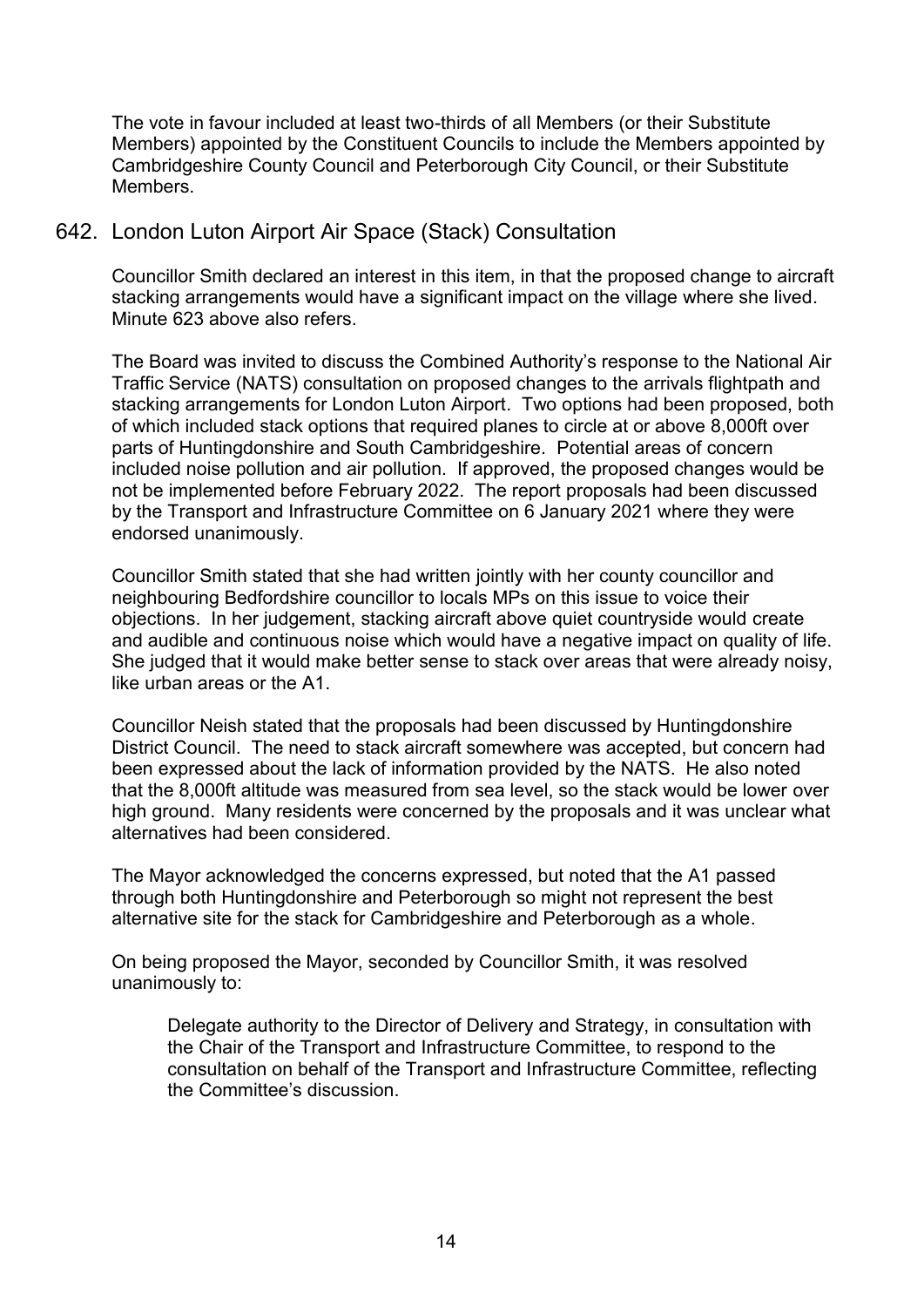### 643. Greater Cambridge Partnership Consultations - Waterbeach to Cambridge and Eastern Access

The Mayor invited Councillor Dupré, Chair of the Overview and Scrutiny Committee, to share the Committee's question on this item. A copy of the question and response are attached at Appendix 1.

The Greater Cambridge Partnership's consultations on Waterbeach to Cambridge and Eastern Access had closed in late December, but an extension had been agreed for the Combined Authority's response to enable the proposals to be discussed by both the Transport and Infrastructure Committee and by the Board. In relation to Waterbeach, it would be essential to understand how the proposed scheme would align with the recent improvements made to the rail network and services between Waterbeach and Cambridge and to understand how the scheme would complement those improvements rather than creating a duplication in services. The scheme should also support and enhance environmental sustainability, including the delivery of net gains on biodiversity. As the scheme was developed it would be essential that due consideration was given to the requirements of the CAM and the A10 improvements and to ensure that it did not have an adverse impact on the capacity and flow of the Milton Interchange. With regard to the Eastern Access, the main concerns related to ensuring that components of the scheme were integrated into development plans for that part of the city to decrease dependency on private car use. This included ensuring that it would complement the wider CAM project, especially the tunnel section, and making sure that it did not adversely impact on the operation of the Fen Ditton and Milton Interchange junctions. The report was discussed by the Transport and Infrastructure Committee on 6 January 2021 and the recommendations had been endorsed unanimously.

Councillor Herbert commented that it was important to work in partnership on this. The benefit cost ration (BCR) assessment of the A10 found that improvements to public transport were vital, placed ahead of junction improvements or the expansion of the A10. The proposals were not just about the Waterbeach to Cambridge connection, but also the traffic which could use these transition points to join the public transport network. The route was also in the Local Transport Plan. The Greater Cambridge Partnership (GCP) would though give any proposals full consideration. Councillor Herbert further suggested it would be useful to arrange a separate meeting between himself, the Mayor and Councillors Count and Smith to discuss matters further.

Councillor Smith commented that she understood that the GCP's route had previously been accepted and she was concerned that seemed now to be a move to re-direct money to station improvements.

The Mayor commented that rail capacity between Waterbeach and Cambridge had doubled, so he did not understand why people would be taking the bus to do the same journey. A station would be needed for the Waterbeach Barracks development. If the GCP was to fund that now it could recover its costs from the developer. However, the Mayor accepted that the Combined Authority could only make representations on this.

Councillor Count commented that he was not the County Council's representative on the GCP, but he was aware of the issues. Projects of this type took a long time to deliver and the need which they were designed to meet could change. He judged the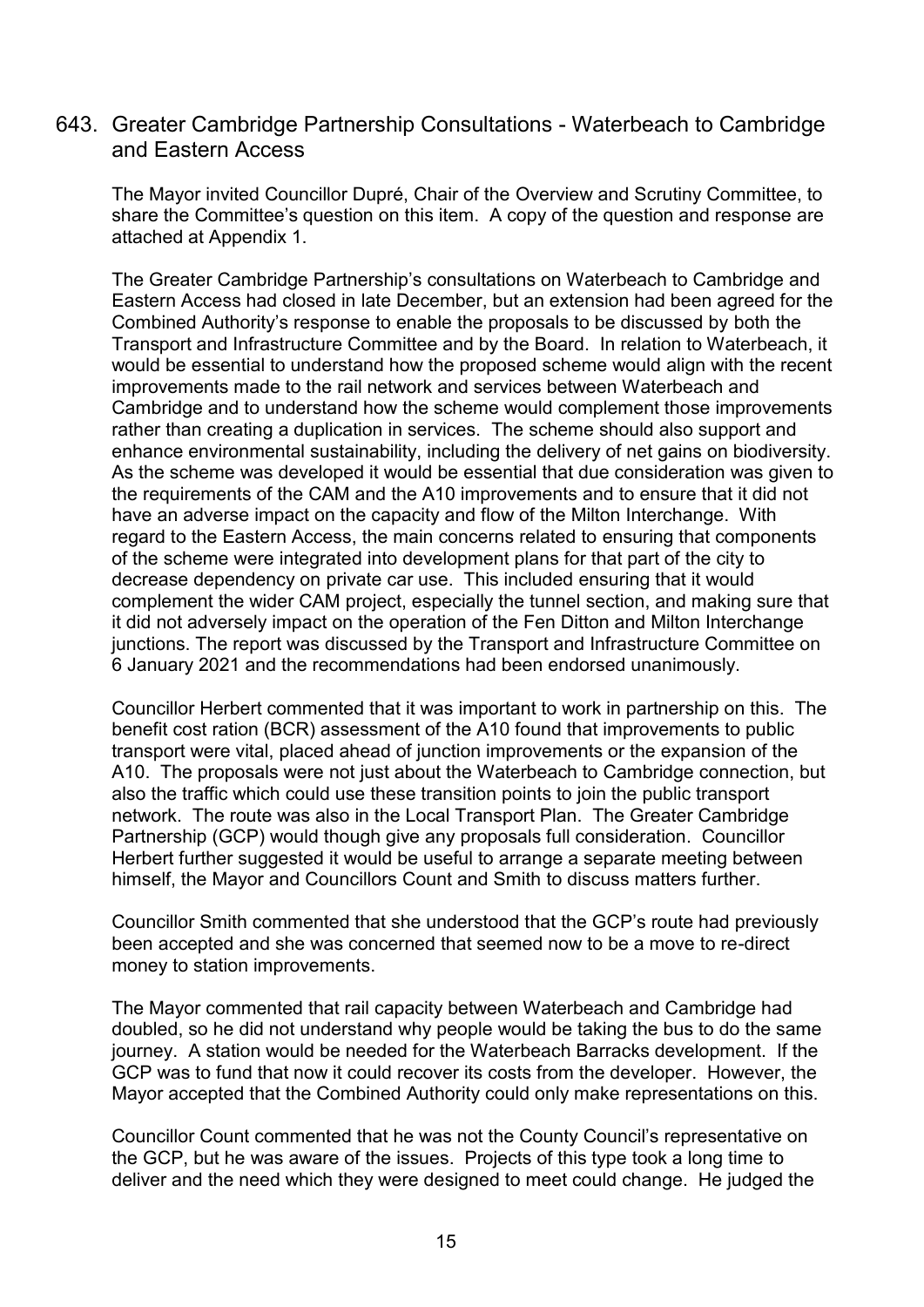increased rail capacity to be pertinent to this as he did not like to see multiple transport options following the same route. Instead, it was better to create touch points where travellers could change their mode of transport. He had asked for an officer meeting to be arranged to discuss the position and this would be taking place the following week. He suggested that Member level discussions could take place after that.

On being proposed by the Mayor, seconded by Councillor Count, it was resolved by a majority to:

- a) Consider/ Approve the proposed consultation response commentary in relation to the Greater Cambridge Partnership's Waterbeach to Cambridge proposals, with a recommendation that they are issued on behalf of the Combined Authority;
- b) Consider/ Approve the proposed consultation response commentary in relation to the Greater Cambridge Partnership's Greater Cambridge Partnership's Eastern Access proposals, with a recommendation that they are issued on behalf of the Combined Authority.

### 644. Amendment to Terms of Reference: Transport and Infrastructure **Committee**

The report contained a recommendation from the Transport and Infrastructure Committee and had been added to the published agenda as a late report with the agreement of the Mayor.

The Mayor invited Councillor Dupré, Chair of the Overview and Scrutiny Committee, to share the Committee's question on this item. A copy of the question and response are attached at Appendix 1.

The recommendation was designed to support the Combined Authority in its role as Transport Authority to contribute to discussions in an informed way through the Mayor to GCP meetings.

Councillor Herbert commented that he would support GCP officers attending the Transport and Infrastructure Committee, but noted that the Mayor was already attending GCP meetings as an observer and so questioned how the proposal would add value. However, the GCP would work with whatever system the Combined Authority wanted.

The Mayor stated his belief that it would be important for the Transport and Infrastructure Committee to be involved so that he would be able to take its considered opinion forward to the GCP. He acknowledged that decisions would be for the GCP, but felt that this public discussion was needed.

On being proposed by the Mayor, seconded by Councillor Bailey, it was resolved by a majority to:

Authorise the Monitoring Officer to amend Chapter 8 of the Constitution of the Combined Authority Board (Transport and Infrastructure Committee), Section 3, to include: 3.2.13 Review matters related to the CAM scheme prepared by the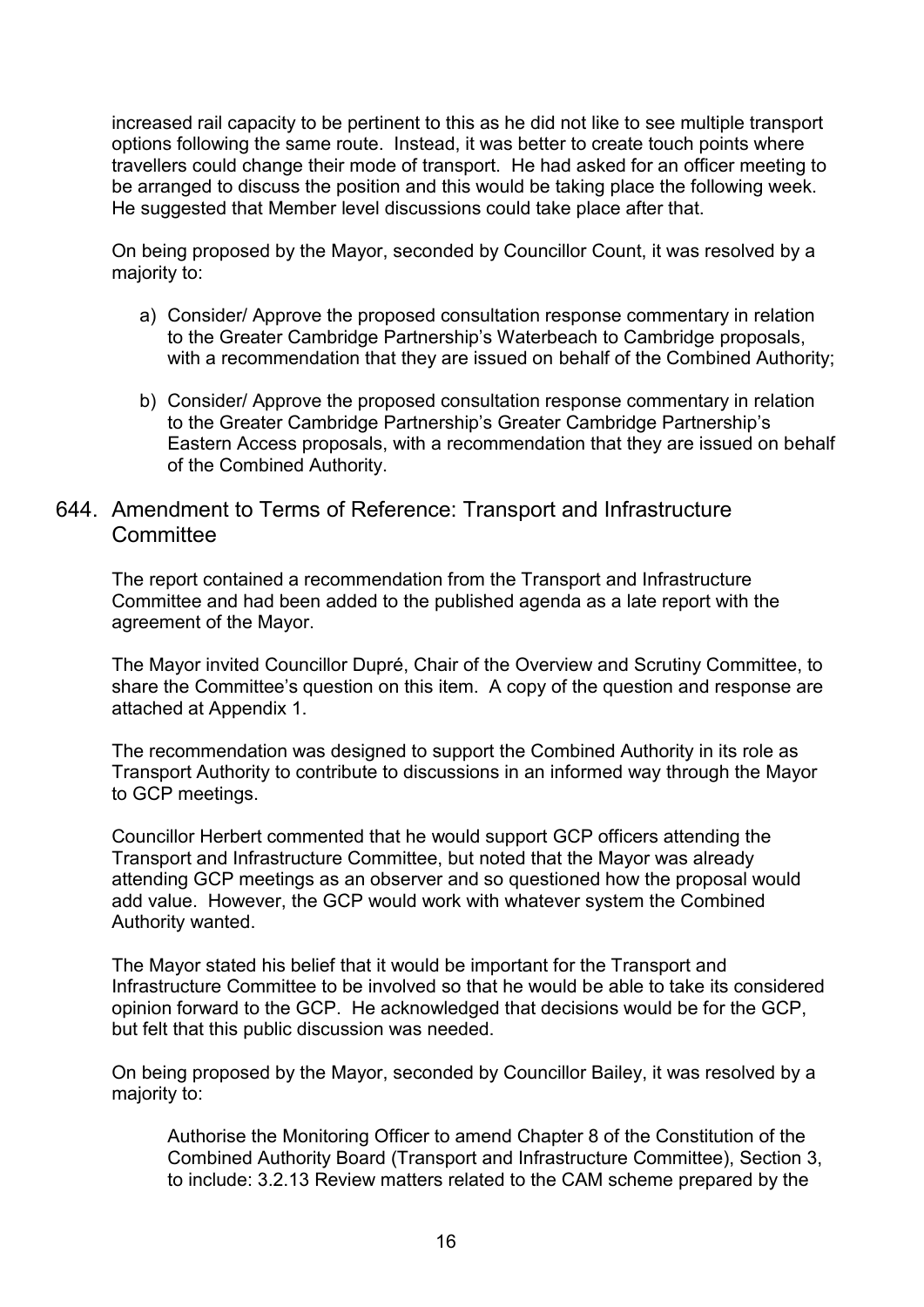Greater Cambridge Partnership and make representations to the GCP Executive Board related to CAM matters.

The vote in favour included at least two thirds of all Members (or their Substitutes) present and voting.

Community Land Trust Business Case

The Board was invited to approve the Community Land Trust Business Case attached to the report at Appendix 1. The proposals had been considered by the Housing and Communities Committee on 11 January 2021 where they had been endorsed unanimously, subject to some specific changes to the business case. These related to the evaluation, a requirement for the affordable housing provision to meet the requirement of each local planning authority and a requirement to engage the local planning authority early in the process. These changes had been reflected in the business which the Board was being asked to approve and were shown as tracked changes for ease of reference.

Councillor Bailey commented that East Cambridgeshire was a big supporter of community land trusts (CLTs) and shared the experience at Haddenham as an example of the potential benefits. Ultimately, 17 properties on that development would be made available to local residents as affordable housing.

On being proposed by Councillor Boden, seconded by Councillor Bailey, it was resolved unanimously to:

Approve the Community Land Trust Business Case at Appendix 1 of the report.

#### 645. Local Growth Fund Programme Management Review January 2021

Mr Adams reminded the Board that the recommendations for each of the remaining reports had been debated at length by the Business Board and endorsed unanimously and that they were being brought before the Combined Authority Board in its role as Accountable Body.

The report contained two appendices which were exempt from publication under Paragraph 3 of Part 1 of Schedule 12A of the Local Government Act 1972, as amended, in that it would not be in the public interest for this information to be disclosed - information relating to the financial or business affairs of any particular person, including the authority holding that information. The Mayor asked whether any Member of the Board wished to discuss the exempt appendices. No Member expressed the wish to do so.

Project spend to the end of December 2020 was around £93m and was on course to deliver full spend by the end of the programme. All Eastern Agri-Tech funding had been awarded. Monitoring and evaluation of the Local Growth Fund (LGF) was continuing and the report to the Business Board contained an update on LGF recycled funding. The recommendations included project change requests for Cambridge Medipark Ltd Biomedical Multi-occupancy building project and the Cambridgeshire Skills March Adult Education project.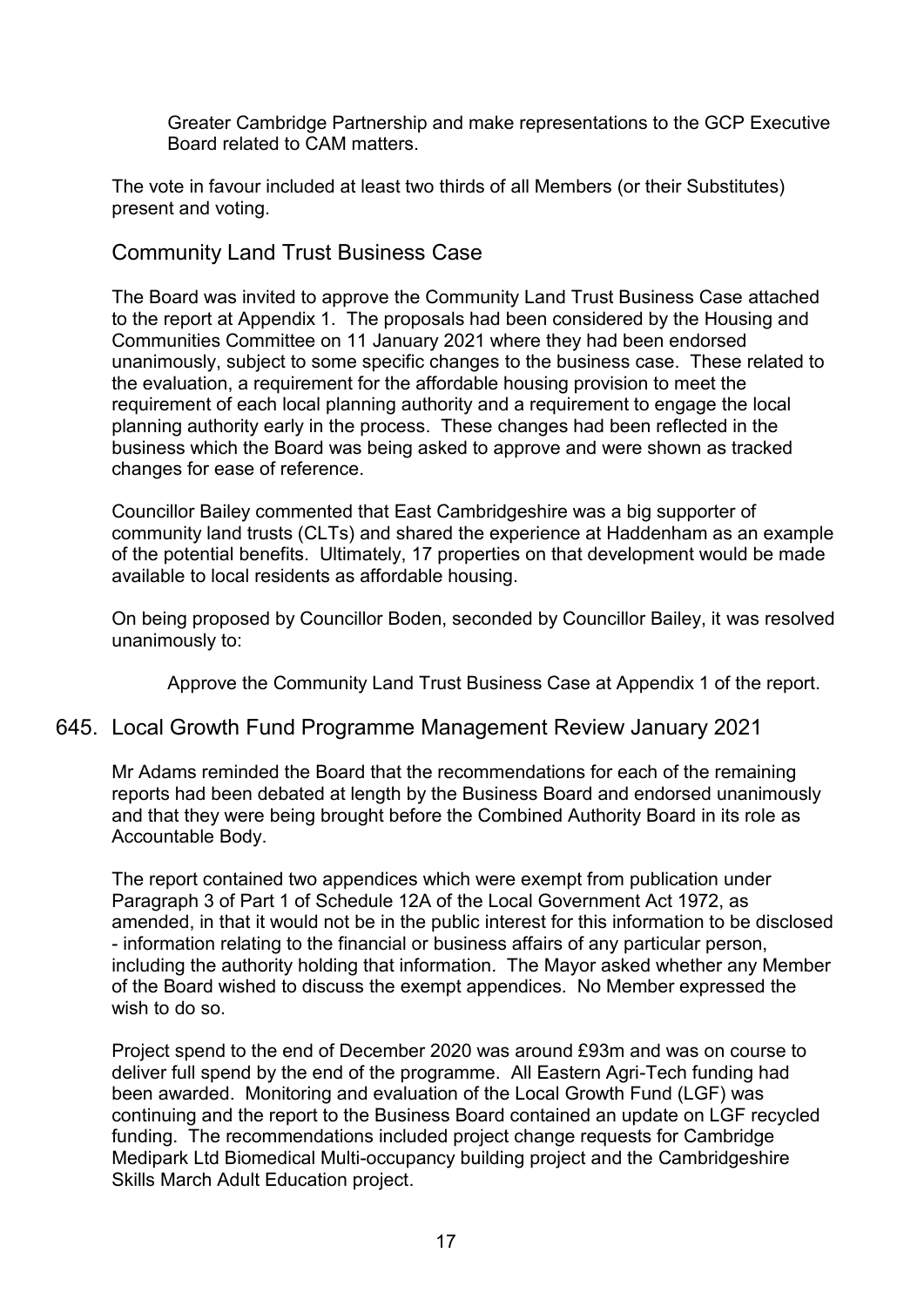On being proposed by Mr Adams, seconded by Councillor Holdich, it was resolved unanimously to:

- a) Approve the project change request for Cambridge Medipark Ltd Biomedical Multi-occupancy building project;
- b) Approve the project change request for the Cambridgeshire Skills March Adult Education project; and
- c) Note the programme updates outlined in the report to the Business Board.

### 646. University of Peterborough Phase 2 - Incorporation of PropCo2

The Mayor invited Councillor Dupré, Chair of the Overview and Scrutiny Committee, to share the Committee's question on this item. A copy of the question and response are attached at Appendix 1.

The Board's approval was sought to delegate authority to officers to develop the legal documentation for the Peterborough R&D Property Co Limited, to approve the company's business plan and to consent to the company entering into a contract with the commercial operator which was successful in the procurement exercise. The proposals had been submitted to the Skills Committee on 11 January 2021 for noting before being considered by the Business Board on 12 January 2021 where they were endorsed unanimously.

Councillor Holdich commented that the question of car parking had been raised recently when the Director of Business and Skills gave a presentation on the project at Peterborough City Council. There would be a reduction in available car-parking in the area, but the Research and Development building would be focusing on green technology and so would be delivering a real benefit.

On being proposed by Mr Adams, seconded by Councillor Holdich, it was resolved unanimously to:

- a) Delegate authority to the Director of Business and Skills, in consultation with the Lead Member for Economic Growth, the Section 73 Officer and the Monitoring Officer, to develop the necessary legal documentation for the Peterborough R&D Property Company.
- b) Approve the Business Plan for Peterborough R&D Property Company Ltd.
- c) Consent to Peterborough R&D Property Company Ltd entering into the contract with the commercial operation which is successful in the procurement exercise.
- 647. University of Peterborough Phase 2 Manufacturing and Materials Research and Development Centre Project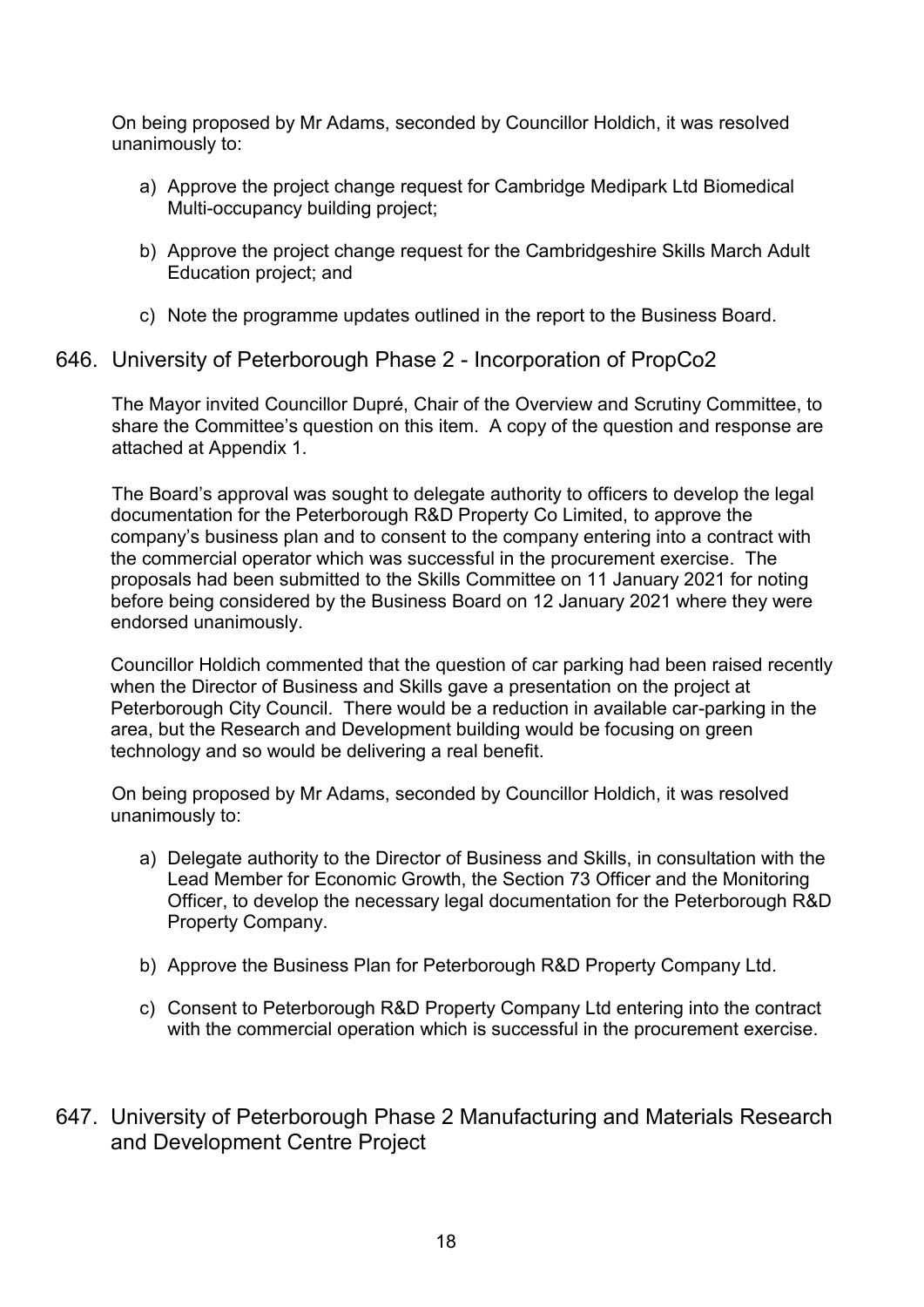The Board was invited to agree to a £1.13m increase in equity investment from the existing project partner into the Peterborough R&D Property Company Ltd. If approved, Photocentric's share in the project would increase from 12.2% to 18.2%. This investment would allow the size of the centre to be enlarged, increasing the available letting area by 16%. The benefit cost ratio was 2.10 and the Combined Authority would not be disadvantaged by the proposal. The Board's attention was also drawn to the project change request forma at Appendix 1 relating to Net Zero Manufacturing Material Research and Development Centre. The recommendations had been considered by the Business Board on 12 January 2021 where they were endorsed unanimously.

On being proposed by Mr Adams, seconded by Councillor Holdich, it was resolved to:

- a) Agree to the £1.13m increase in equity investment from the existing project partner into the Peterborough R&D Property Company Ltd.
- b) Subject to the approval of recommendation (a), to note the new revised total project budget of £19.5 million and the revised shareholding split in Peterborough R&D Property Company Ltd, the Joint Venture Company delivering the project.

# 648. Local Enterprise Partnership Partnering Strategy

The report provided a summary of collaboration with various other local enterprise partnerships (LEPs) both in the short term and looking to the future. In recent months work had focused on sharing insights and data on the Covid response and this would inform the next iteration of the Local Economic Recovery Strategy (LERS) which would be brought to the Board in March 2021. In the longer term, the focus would shift to implementation and mobilisation. There would also be a focus on an agri-tech growth initiative to include collaboration across the total rural area. Collaboration would also take place across the wider LEP cohort through peer to peer work on best practice and peer reviews.

Councillor Herbert welcomed the links that were being forged with other LEPS, but voiced his longstanding concern about LEP area overlaps. He commented that it was confusing that the exact boundaries had not yet been confirmed and sought confirmation that this work was being advanced. The Director of Business and Skills confirmed that it was intended to bring a report on this to the Board in March and explained that this work had been pushed back while officers had prioritised the Covid response. The proposal before the Board today was about collaborative working with other LEPs. The Business Board had debated this at length and had taken the view that the benefits outweighed the challenges of the mechanics of how it would be put into practice.

On being proposed by Mr Adams, seconded by Councillor Boden, it was resolved unanimously to:

Approve the Partnering Strategies approach between the Business Board and:

- i. The OxCam LEPs;
- ii. NALEP, GLLEP & SEMLEP; and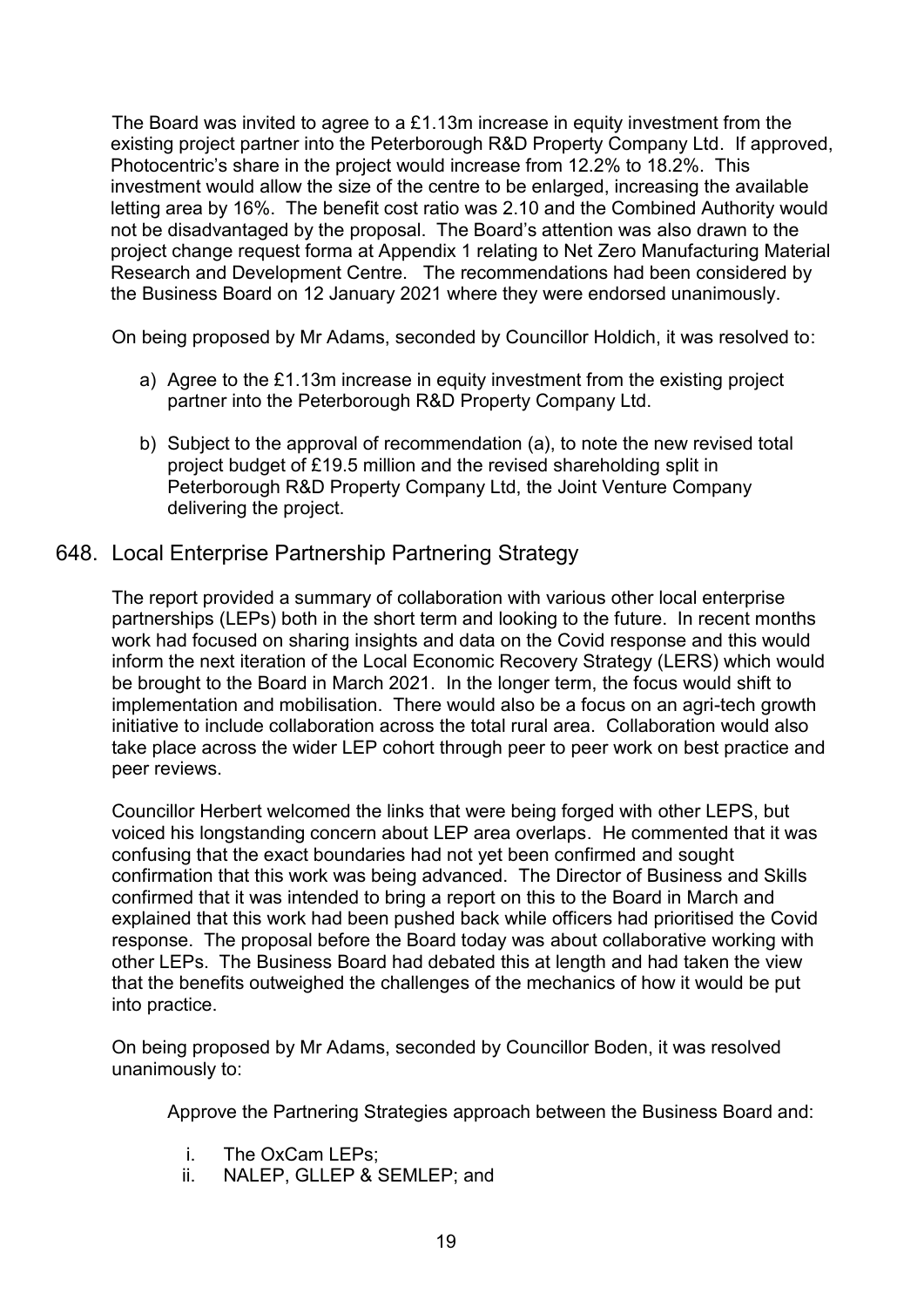iii. The LEP Network.

(Mayor)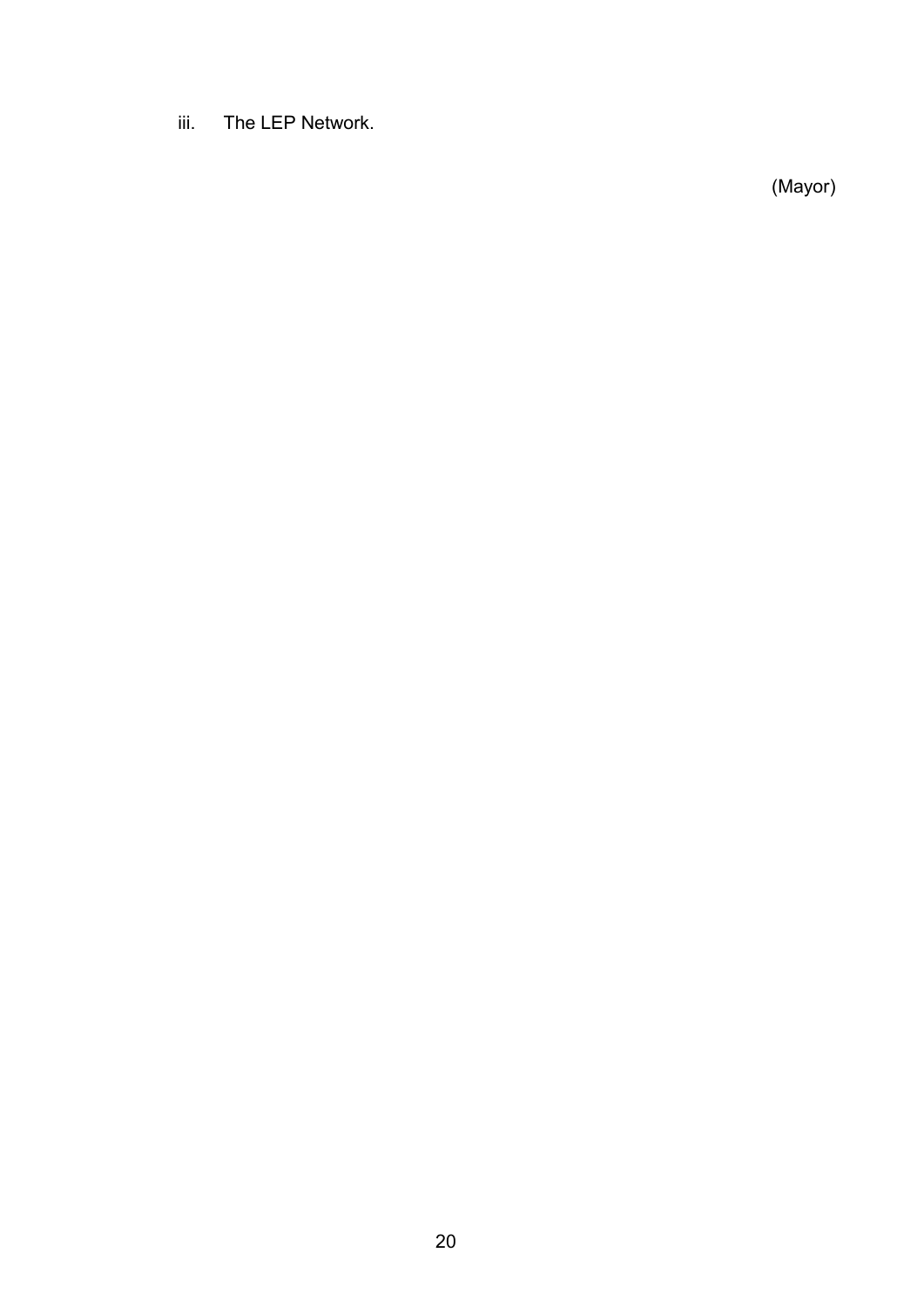# Combined Authority Board 27 January 2021: Questions from the Overview and Scrutiny Committee

# Item 1.7 – Appointment of Combined Authority Returning Officer

Q: The reports suggests an election in May can be run within the budget envelope already envisioned. With the vast majority of local authorities reporting that they will struggle to run an election this year - is the Combined Authority confident that it can run a fair and free election under Covid restrictions and within the budget envelope suggested?

A: *Estimates of election costs have been received from constituent councils and are being checked by officers. Whilst increased costs are expected due to COVID-19, there are savings to be made from some common costs being shared across a number of other elections taking place at the same time as the Mayoral election. We are currently expecting the overall costs of the mayoral election to be affordable from the election reserve we have built up over the past four years.* 

## Item 1.8 – Performance Report

Q: The Combined Authority's flagship £100m Affordable Housing Programme now has a residual RAG status of RED. What plans does the Combined Authority have to address this?

*A: We remain confident that we will receive the finance necessary, but in the meantime we are preparing an action plan in the possible event of an unsatisfactory outcome that will be discussed with Leaders, the Housing and Communities Committee and the Board.* 

# Item 1.10 – Combined Authority Business Plan and Annual Report 2021-22

Q: The Business Plan 2021/22 states that 'You will see more active travel, more work towards 'doubling nature' and hammering carbon emissions down to zero.' Can you provide further information and in practical terms about what is meant in practical terms by 'hammering carbon emissions down to zero' especially in regard to the authority's construction and transport projects?

*A: The Combined Authority is committed to the objective of reducing carbon emissions to net zero by 2050 and this has been reflected in existing policies such as the Local Transport Plan. The Authority has established the Cambridgeshire and Peterborough Independent Climate Change Commission, chaired by Baroness Brown, and the Commission will publish its report soon. The Combined Authority Board will discuss the Commission's recommendations and their implications for the Authority's actions and policies, and will set out its response following publication.*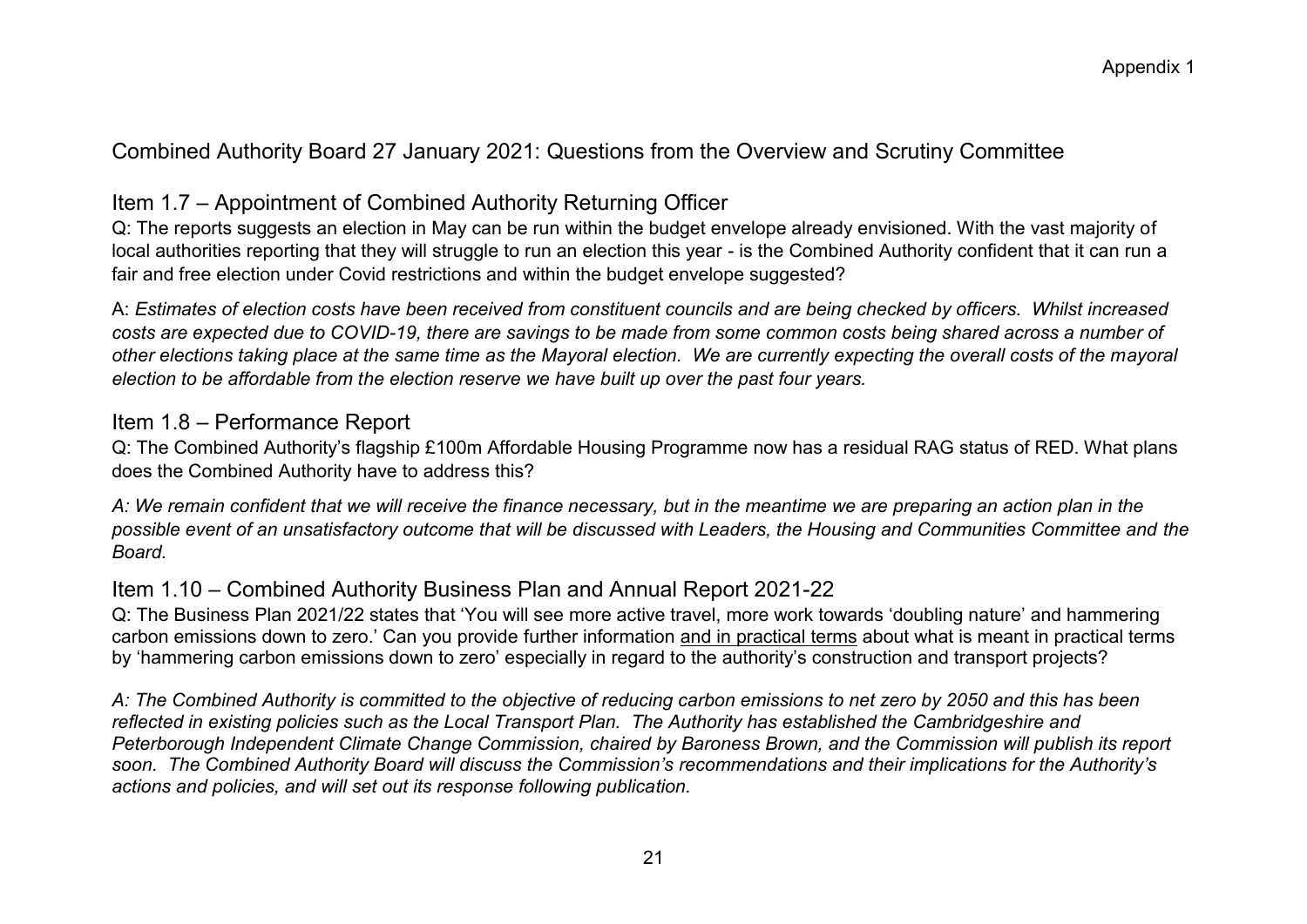*The reason we asked Baroness Brown to lead the Commission in this work was because the Combined Authority does have significant construction and transport projects in Cambridgeshire and Peterborough. We have an economy that is demanding housing delivery, demonstrated by the cost of housing, particularly in the south of the county. We have a burgeoning economy in Peterborough which is showing consistent growth and we want to make sure that any policy we put forward for growth is sustainable given the rural nature of our county. Projects such as CAM Metro are entirely designed to bring forward sustainable*  and ecologically sound growth in Cambridgeshire and Peterborough and we are doing everything we can now to make appropriate *decisions now to hit those targets.* 

# Item 2.1 Budget Monitor Update Report January 2021

Q:The breakdown of the revenue position under the Delivery and Strategy section it notes the CAM Outline Business Case budget of £1.425M – could you advise what stage the Outline Business Case is currently at and how much of the current budget has been spent? Could the detail around this be provided to the Overview & Scrutiny Committee?

*A: This budget line reflects costs associated with the City Tunnel Section of the network. There is no further expenditure expected against this budget line in 2020/21. Over the summer of 2020, during the technical work to support the City Tunnel Section OBC, the segmented approach to delivering the CAM was challenged. Work was initiated to reassess the programme approach. Work is continuing to develop a single programme approach for a single network, referred to as 'One CAM'. Details of the emerging expenditure associated with the new approach was provided to this Board in the CAM update reports in August and September 2020.* 

Q: The breakdown of the revenue position under the Delivery and Strategy section it notes the One CAM Innovation Company has £6.84m allocated with nearly £4M of that already spent. How will the remaining £3M be spent by the end of March?

*A: The One CAM company has £1.9M allocated against it for this financial year as an equity investment. That is currently funding the recruitment costs and the non-executive director allowances. The remaining funding is held by the CPCA to support a number of workstreams as set out in the CPCA Board decisions of August and September last year. As in previous years, officers will bring a paper at year end providing an analysis of all underspends and (where appropriate) will recommend the Board to approve the carry forward of any unspent balances to fund activities that may extend into the new financial year.* 

Item 2.3 2021-22 Budget and Medium Term Financial Plan 2021-2025

Q: Forecast expenditure on the CAM Outline Business Case £5M for 2021/22, and £6.5M in years 2022/23 and 2023/24. Will the Outline Business Case be concluded by the end of 2024?

*A: The Medium Term Financial Plan (MTFP) provides for funding until 2023/24. Work is ongoing to establish a timetable under the One CAM approach, which will be reported to the Board once it is finalised with the DfT and other Government departments.*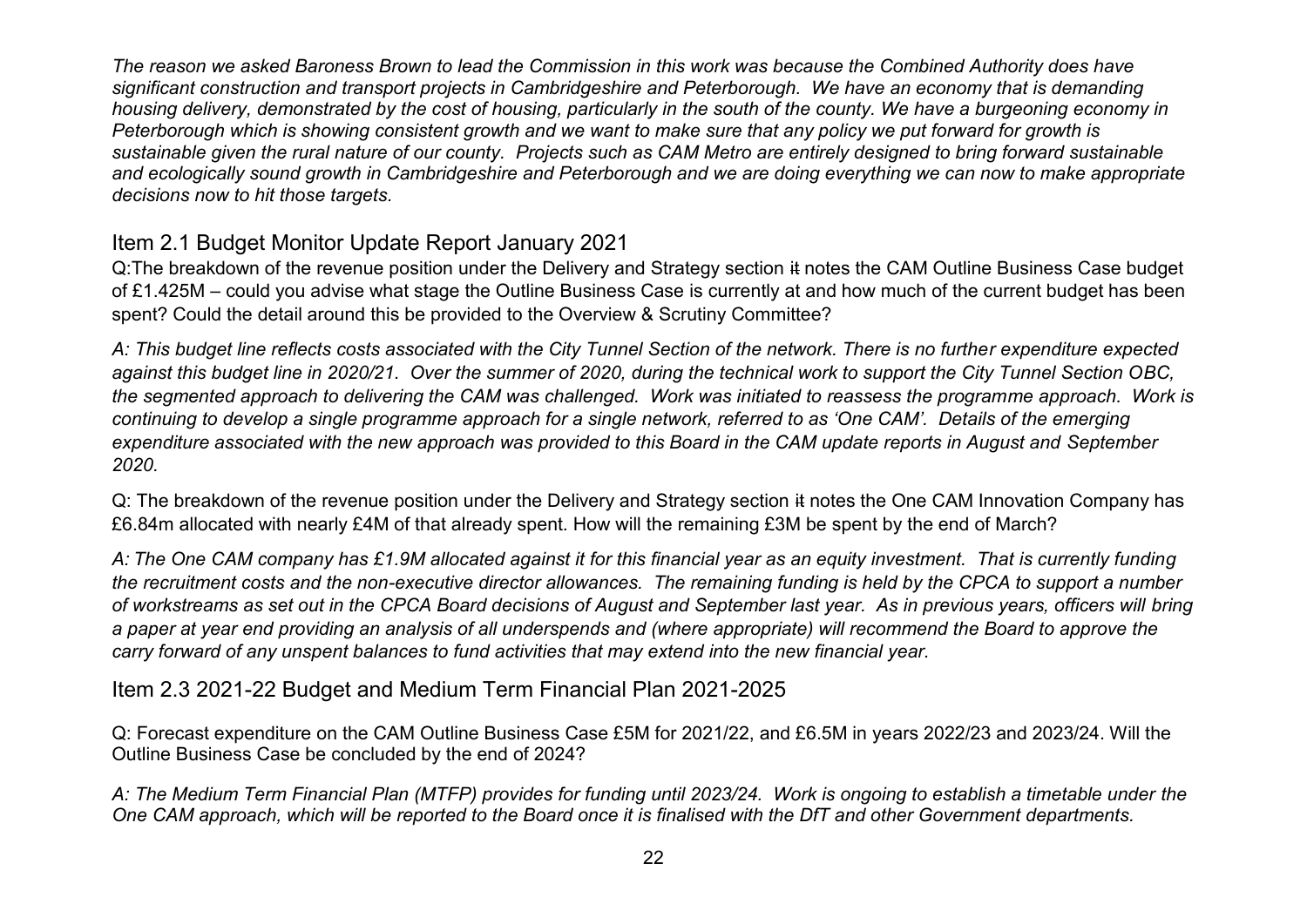Q: Forecast expenditure on the CAM SPV outlined in Appendix 2c is £2M for 2021/22. What is the spend estimate on the SPV beyond 2021/22 and why is this not included in the forecast?

*A: Similarly to the previous answer, work will continue over the next year to confirm the expected on-going costs of One CAM and appropriate funding arrangements to support those costs. This will be for agreement between the CPCA Board and One CAM Limited as to who holds responsibility for the budget and future funding of the project.* 

## Item 2.4 Transport Levy 2021/22

Q: Does the Transport Levy amount sufficiently reflect the enormity of work that has been done and will continue to be done by the Combined Authority in the future?

*A: The paper before the Board explains in the tables at paragraphs 2.4 and 2.5 the cost of the functions that the Levy may by law fund, and the functions the proposed levy will fund. If the Overview and Scrutiny Committee can analyse those it would be very helpful.* 

# Item 3.1 CAM Update

Q: Why has the CAM Update item been withdrawn?

*A: There are no decisions or substantive updates for the Board for this meeting. A full report will be brought to the next meeting of the Combined Authority Board, in March.* 

Item 4.3 Greater Cambridge Partnership Consultations - Waterbeach to Cambridge and Eastern Access Q: What is the Combined Authority's position on an alternative public transport mode for travel between Waterbeach and Cambridge? This has previously formed part of the Authority's proposals for the CAM; is this still the case?

*A: The proposed Combined Authority position on the issues raised in the GCP's consultation on the Waterbeach to Cambridge scheme is set out in the papers before the Board. That project forms part over the overall CAM Network.* 

*In addition to the development of the CAM scheme, and following the representations made both by the Mayor and by the Combined Authority, Network Rail has completed upgrade works to extend platforms at Waterbeach and Littleport. As a result, the infrastructure between Cambridge and King's Lynn can now support eight-carriage train formations calling at all intermediate stations. This is a significant boost to space and seats on train services. With the introduction of the December timetable, this has meant that following the completion of the work, there are now half-hourly services at Waterbeach and that will be a significant improvement for passengers using the station.*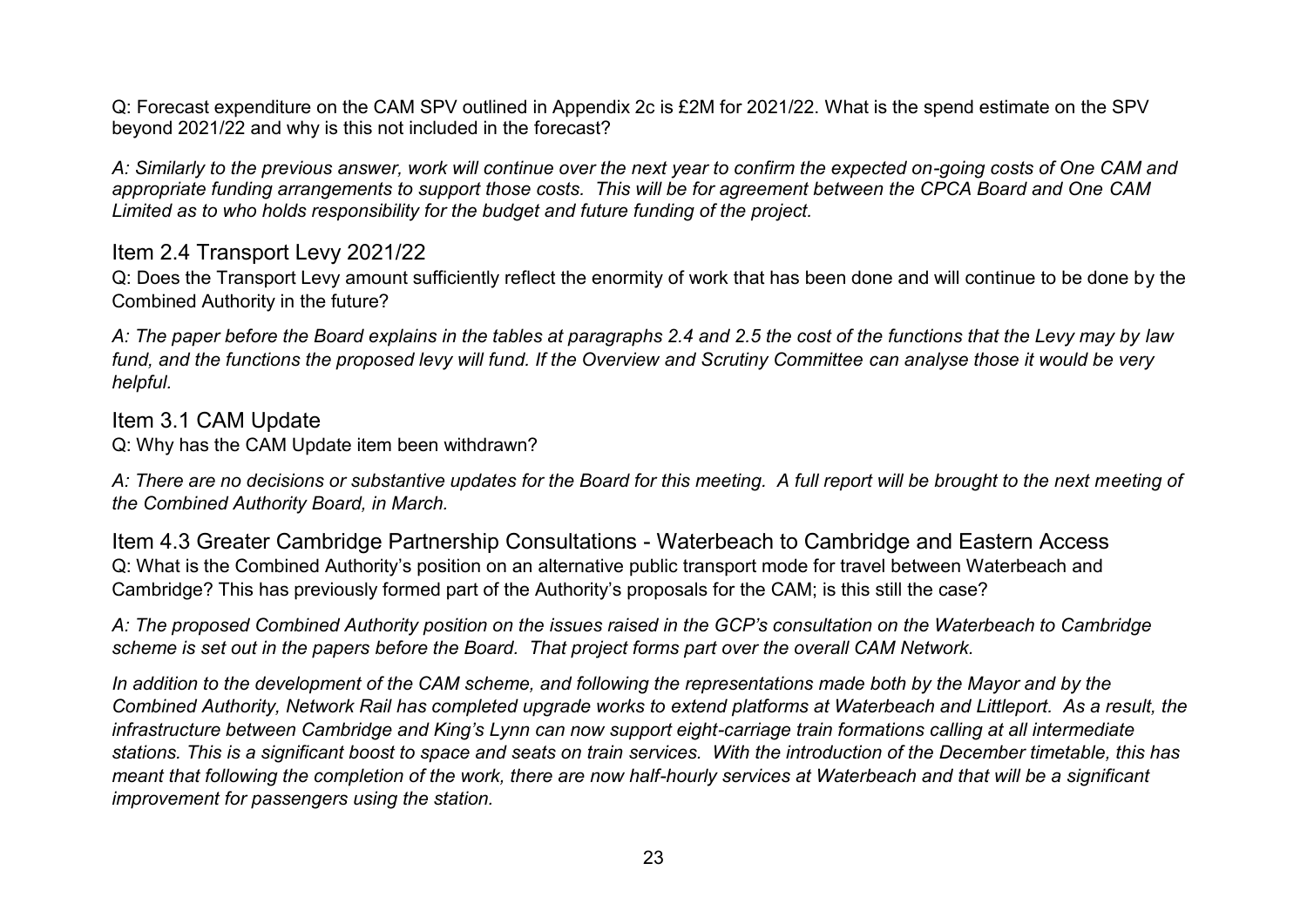*The GCP's current plans, which the Mayor has asked them to look at, are to take a busway from Cambridge North Station – which is just over a mile from Waterbeach - around Waterbeach and into Waterbeach Station. The question is whether that is the best way to spend the money at this moment in time or would the money be better spent on upgrading the railway stations that are there. Also, with consideration of the new town which is being built at Waterbeach Barracks, would the route for the potential CAM Metro, where the busway will eventually become the CAM Metro, be better if it went in a corridor alongside the A10. These are just suggestions for the GCP to consider.* 

# Item 6.2 University of Peterborough Phase 2 - Incorporation of PropCo2

Q: The plans mention car park provision. What weight has been given to the environmental impact of the proposals in terms of land use and carbon emissions?

*A: The requirement for a car park was a stipulation made by the planners at Peterborough City Council and includes 178 spaces to accommodate:* 

- *Up to 250 tenants in the new research building*
- *The replacement 36 spaces allocated for the teaching building, lost as a result of the research building being placed over the land allocated to them; and*
- *An allowance for additional spaces to allow the currently approved on-street parking for the teaching building, to move into an off street car park.*

*Consideration will be given to reducing the number of spaces so as to limit the use of car transport and the feasibility of electric vehicle charging points is being considered.* 

In regard to the environmental impact on the land in use, we have developed a landscape solution that minimises the take up of the *public space and attempts to provide a net increase in green space, in comparison with the current land use.* 

# Report added to the agenda after publication

# Terms of Reference – Transport and Infrastructure Committee

Q: Could the Board provide some clarity around the decision making structure that will result from the proposals set out to change the remit of Transport and Infrastructure committee?

*A: This question appears to relate to the item "Amendment to Terms of Reference: Transport and Infrastructure Committee" rather than Item 1.6, which is a simple change to the County Council representation on the Transport & Infrastructure Committee.* 

*The effect of the proposed amendment to the terms of reference of the Transport and Infrastructure Committee would be to provide a formal mechanism for the Transport and Infrastructure Committee, on behalf of the CPCA as Local Transport Authority, to*